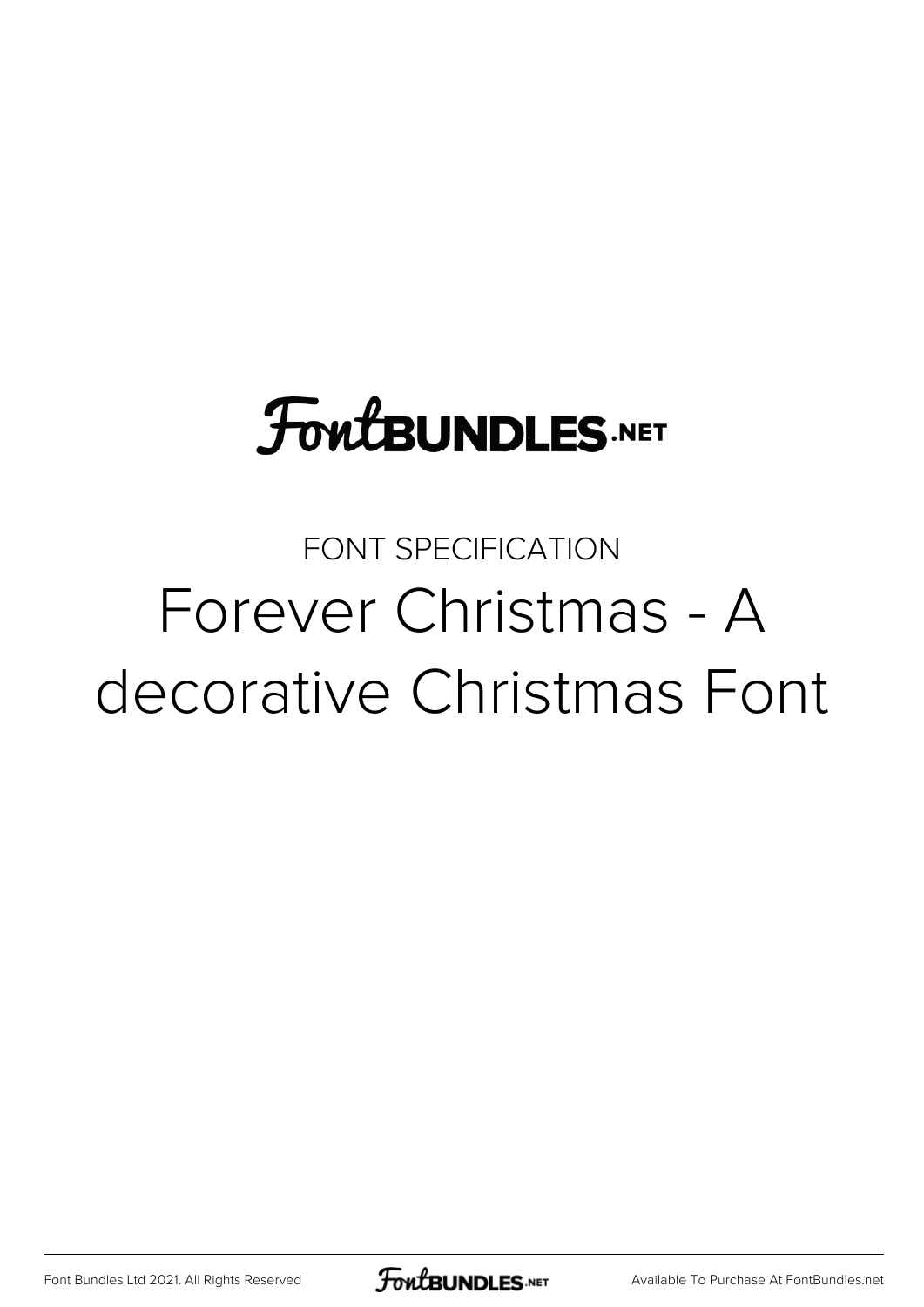#### Forever Christmas - Regular

**Uppercase Characters** 

## ABCDFFGHIJKI.MN  $D P Q R S T U W W W X Y Z$

Lowercase Characters

## ABCDEFGHIJKLMN OPQRSTUVWXYZ

**Numbers** 

#### $0123456789$

**Punctuation and Symbols** 

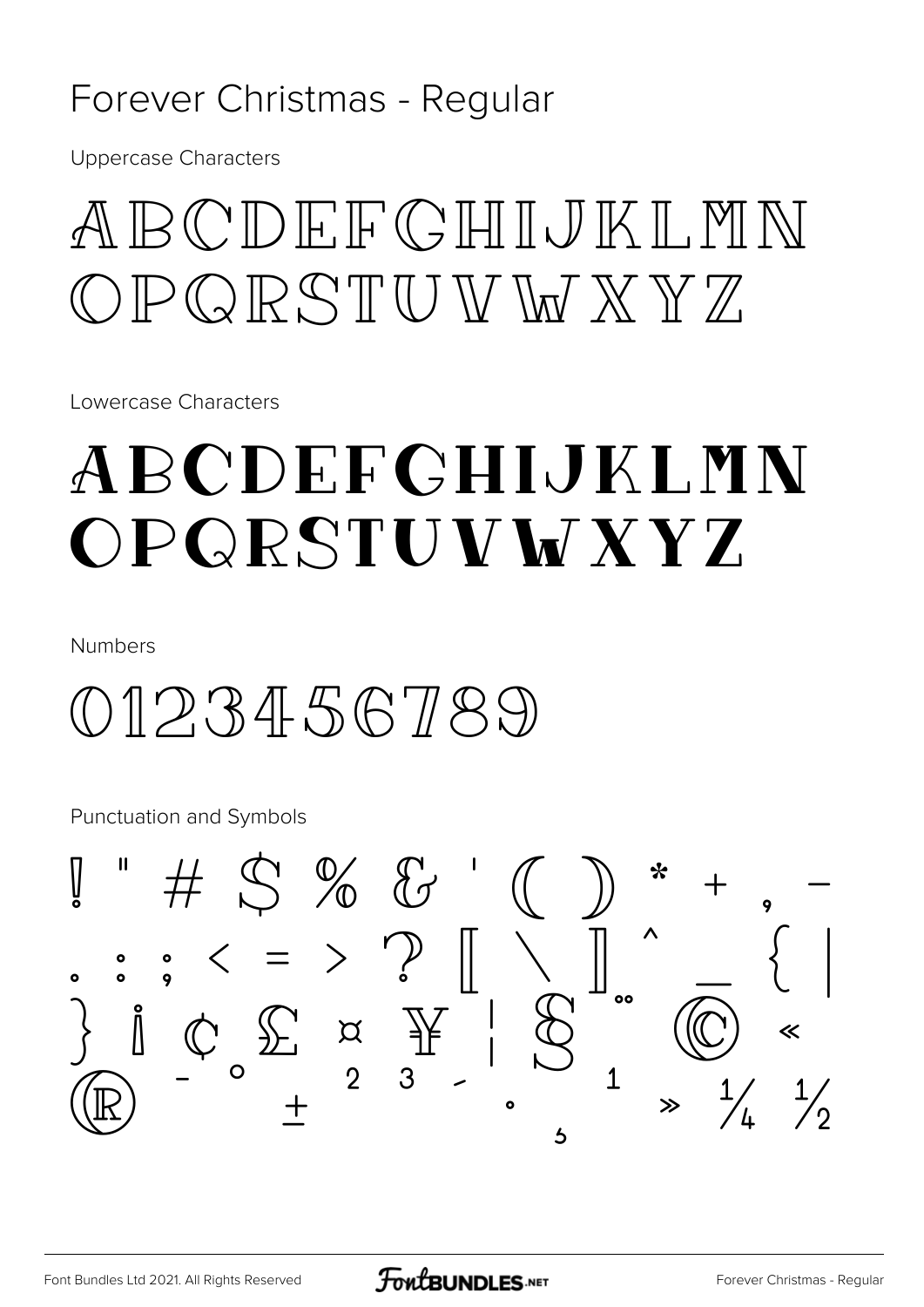All Other Glyphs

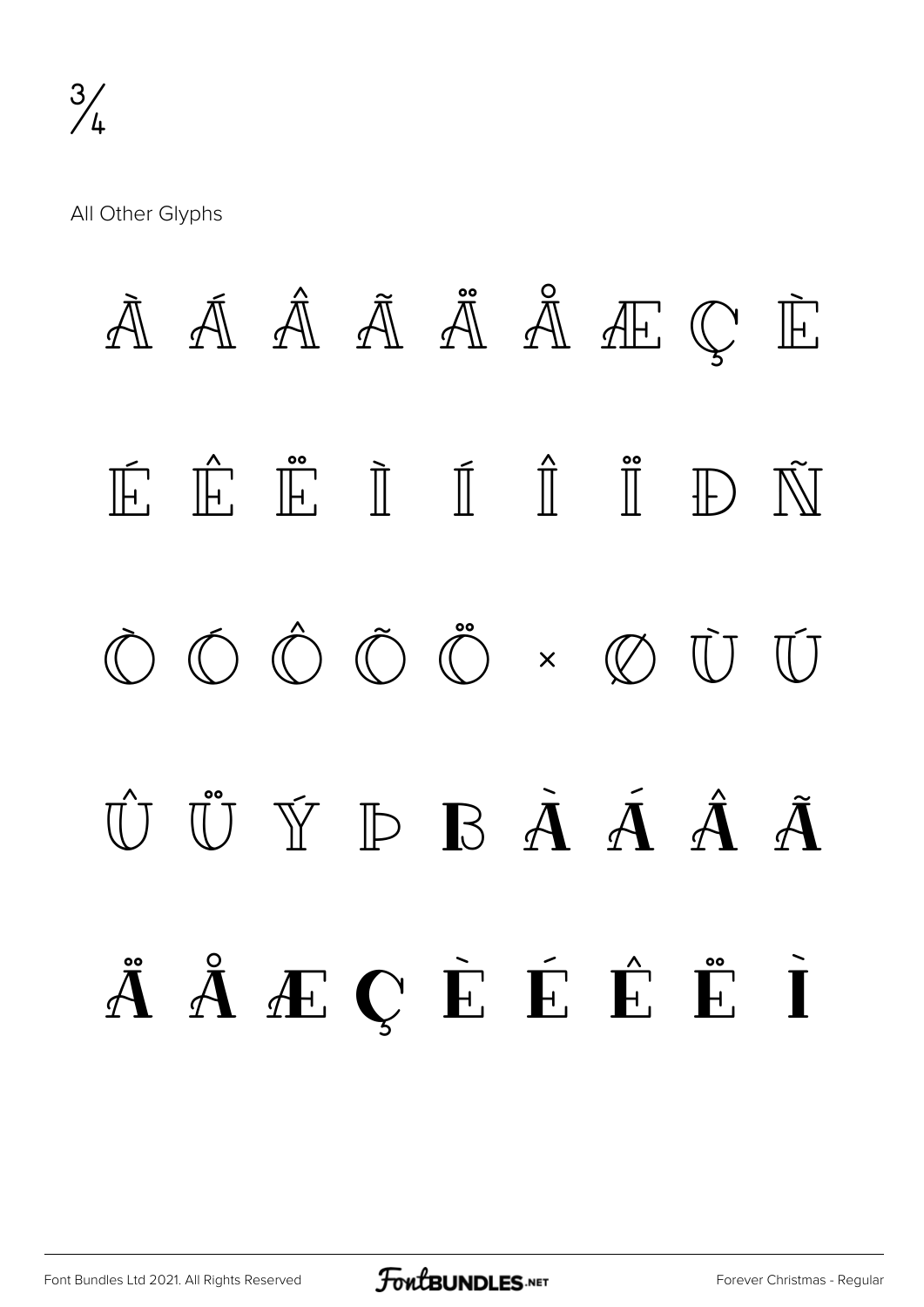# í î ï ð ñ ò ó ô õ ö ÷ ø ù ú û ü ý þ  $\check{Y}$   $\bar{A}$   $\bar{A}$   $\check{A}$   $\bar{A}$   $\bar{A}$   $\hat{C}$   $\acute{C}$ Ĉ ĉ Ċ ċ Č č Ď ď Đ Đ Ē Ē Ĕ Ě Ě E Ę Ę Ě ě Ĝ ĝ Ğ ğ Ġ ġ Ģ  $\hat{\mathsf{C}}$   $\hat{\mathsf{H}}$   $\hat{\mathsf{H}}$   $\mathsf{H}$   $\check{\mathsf{I}}$   $\hat{\mathsf{I}}$   $\hat{\mathsf{I}}$   $\hat{\mathsf{I}}$

[Font Bundles Ltd 2021. All Rights Reserved](https://fontbundles.net/) **FoutBUNDLES.NET** [Forever Christmas - Regular](https://fontbundles.net/)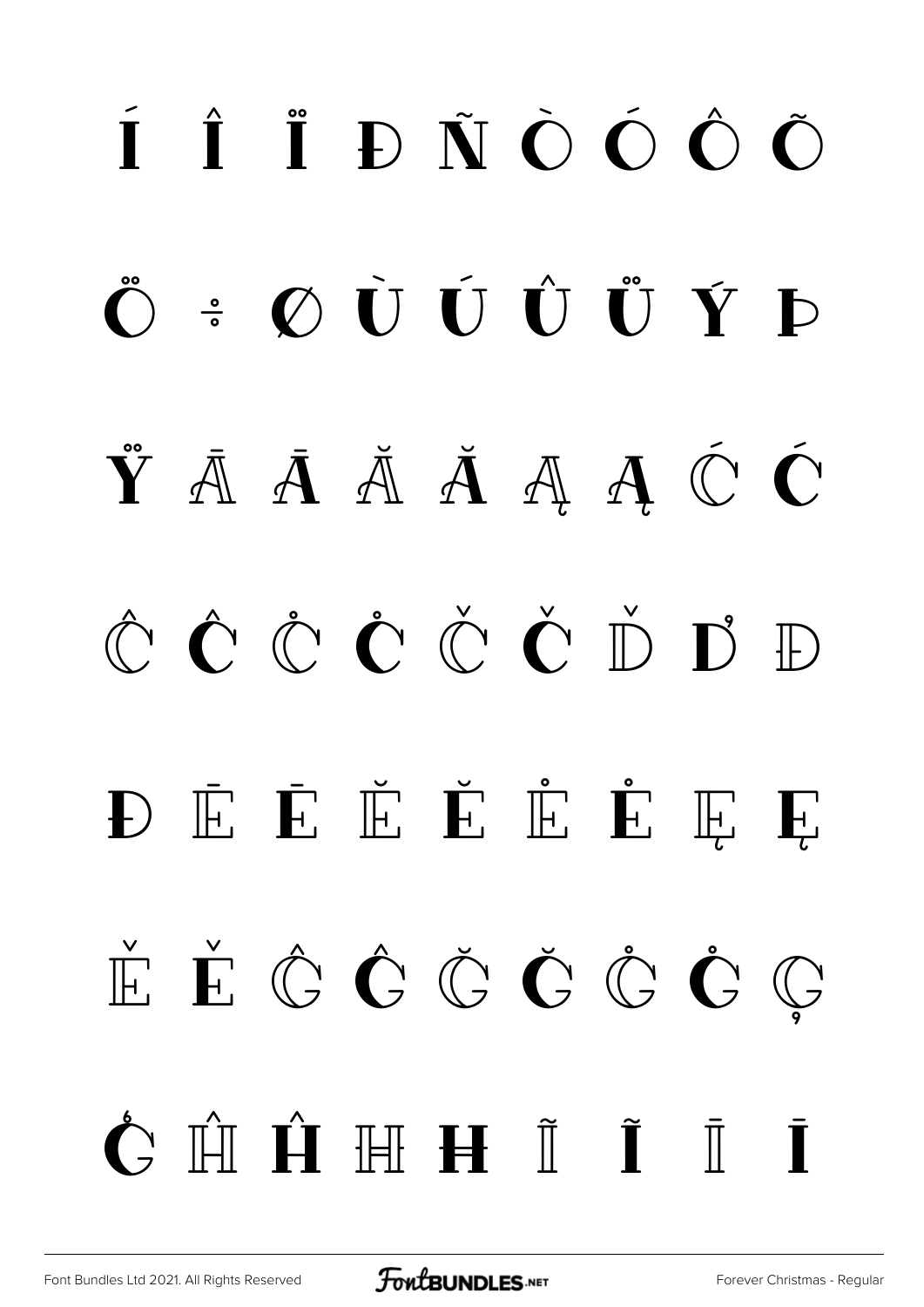# Ĭ Ĭ Į Į I I IJ IJ Ĵ  $\hat{J}$  K K K  $\mathbb{L}$  L L L T L'ELLLNNNN  $\check{N} \check{N} \check{N} \bullet \check{O} \bullet \check{O} \bullet \check{O} \bullet$ ÆŒŔŔŖŖŘŘŚ ŚŜŜŞŞŠŠŢŢ  $\check{\mathbb{T}} \quad \mathbf{T}^{\prime} \quad \mathbf{T} \quad \mathbf{T} \quad \tilde{\mathbf{U}} \quad \tilde{\mathbf{U}} \quad \tilde{\mathbf{U}} \quad \mathbf{U} \quad \mathbf{U} \quad \mathbf{U} \quad \mathbf{U}$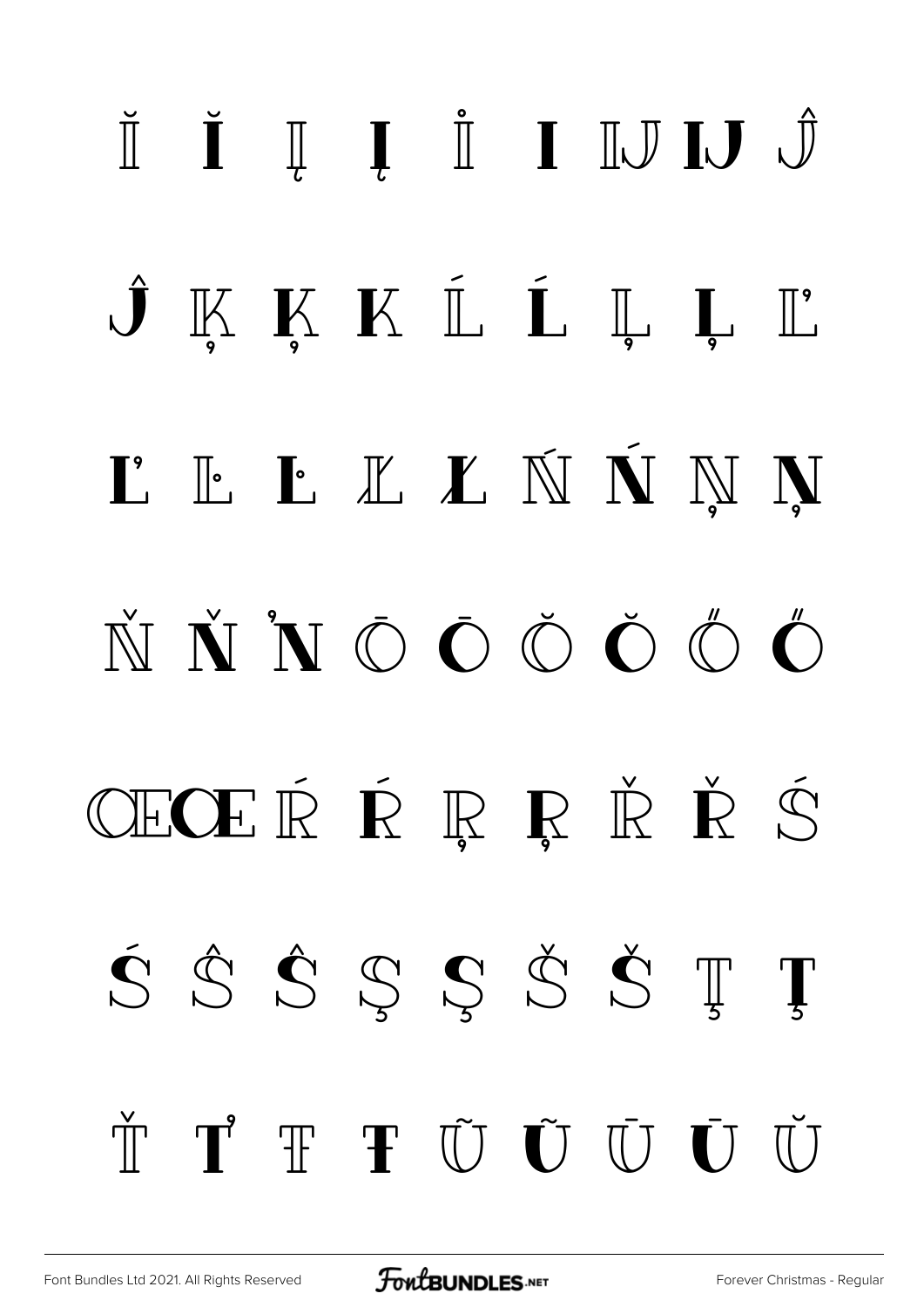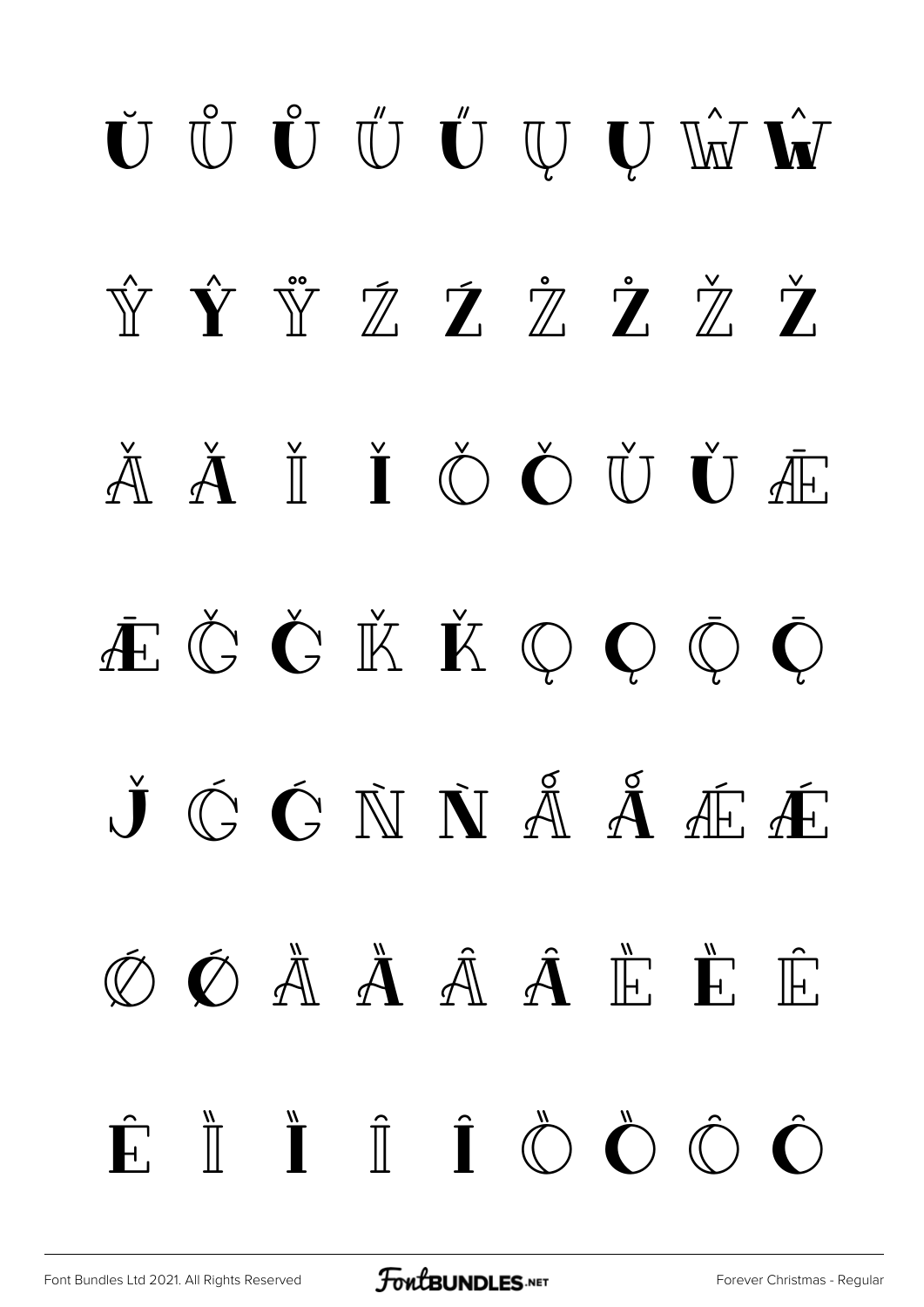#### ŘŘŘÛŮŮÚS Ș Ț Ț H H Å Å Ę Ę  $\bigcirc \bullet$   $\bullet$   $\bar{Y}$   $\bar{Y}$   $J$   $\circ$ 9  $\lambda$  $\mathbf O$  $\bullet$  $\boldsymbol{\prime\prime}$  $\iota$  $\bullet$  $0<sup>o</sup>$ ̀ ́ ̂ ̃ ̄ ̅ ̆ ̇ ̈  $\overline{O}$  $\mathbf{u}$  $\mathsf{V}$  $\overline{M}$  $\overline{\phantom{a}}$ 9 9  $\ddot{\phantom{0}}$  $\bullet$ ,  $\mathring{\mathbb{B}} \; \mathring{\mathbb{D}} \; \mathring{\mathbb{C}} \; \mathring{\mathbb{C}} \; \mathring{\mathbb{D}} \; \mathring{\mathbb{D}} \; \mathring{\mathbb{E}}$

[Font Bundles Ltd 2021. All Rights Reserved](https://fontbundles.net/) **FoutBUNDLES.NET** [Forever Christmas - Regular](https://fontbundles.net/)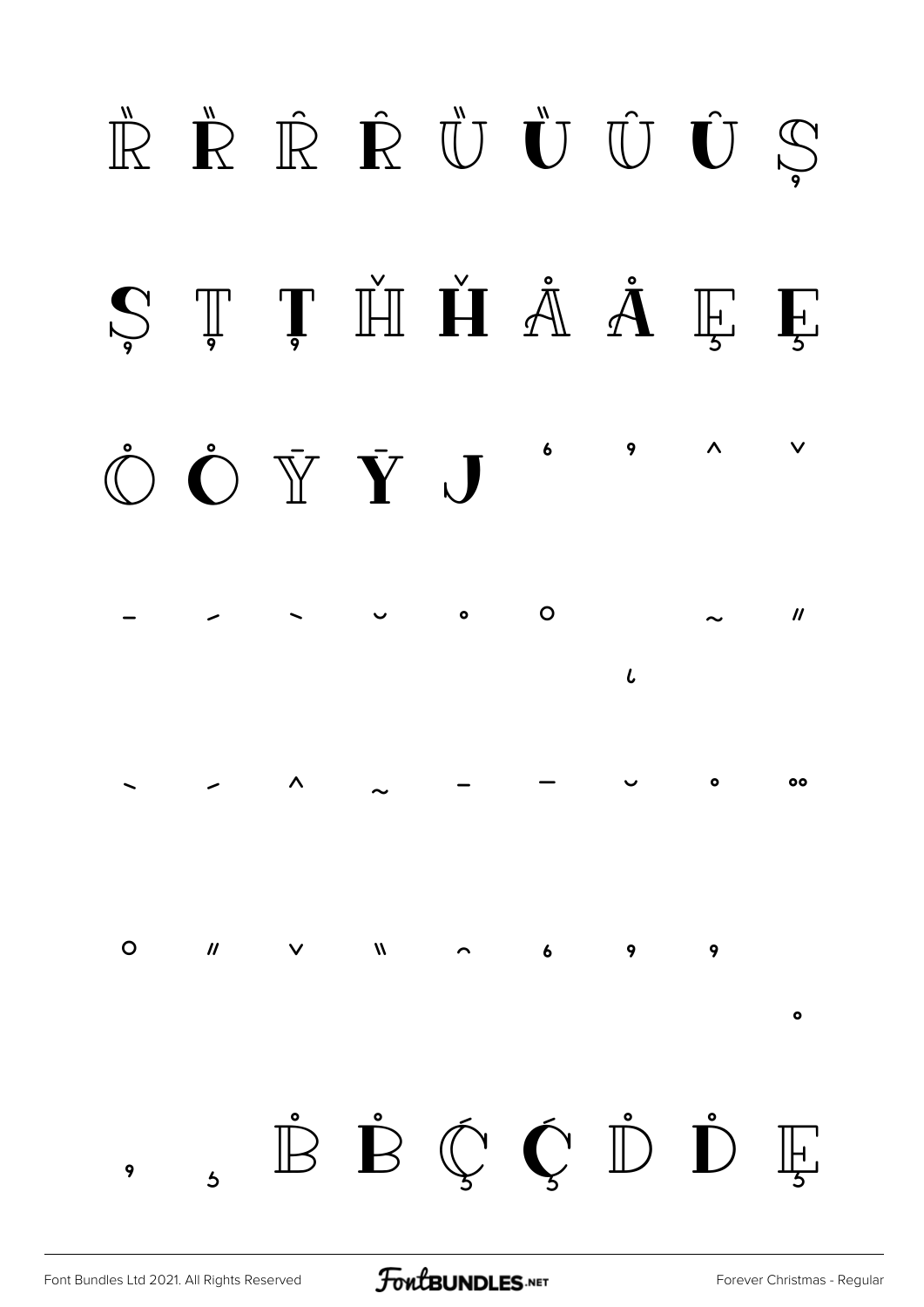## **E** Ė Ć Č H H H Ä KK MM MM MM NN ND  $\dot{\mathbf{P}} \; \dot{\mathbf{P}} \; \dot{\mathbf{P}} \; \dot{\mathbf{R}} \; \dot{\mathbf{R}} \; \dot{\mathbf{S}} \; \dot{\mathbf{S}} \; \dot{\mathbf{T}} \; \dot{\mathbf{T}}$  $\tilde{W}$   $\tilde{W}$   $\tilde{W}$   $\tilde{W}$   $\tilde{W}$   $\tilde{W}$   $\tilde{W}$   $\tilde{W}$   $\tilde{W}$   $\tilde{W}$   $\tilde{W}$  $\dot{\mathbf{W}} \times \dot{\mathbf{X}} \times \dot{\mathbf{X}} \times \dot{\mathbf{X}} \times \dot{\mathbf{Y}} \times \dot{\mathbf{Y}}$  $\H \bullet \mathbf{V} \quad \mathbf{V} \quad \mathbf{F} \quad \mathbf{F} \quad \mathbf{V} \quad \mathbf{V} \quad \mathbf{V}$  $\overline{9}$ 66 99  $\mathbf{Y}$  — — — .<br>9  $\ddot{\mathbf{Q}}$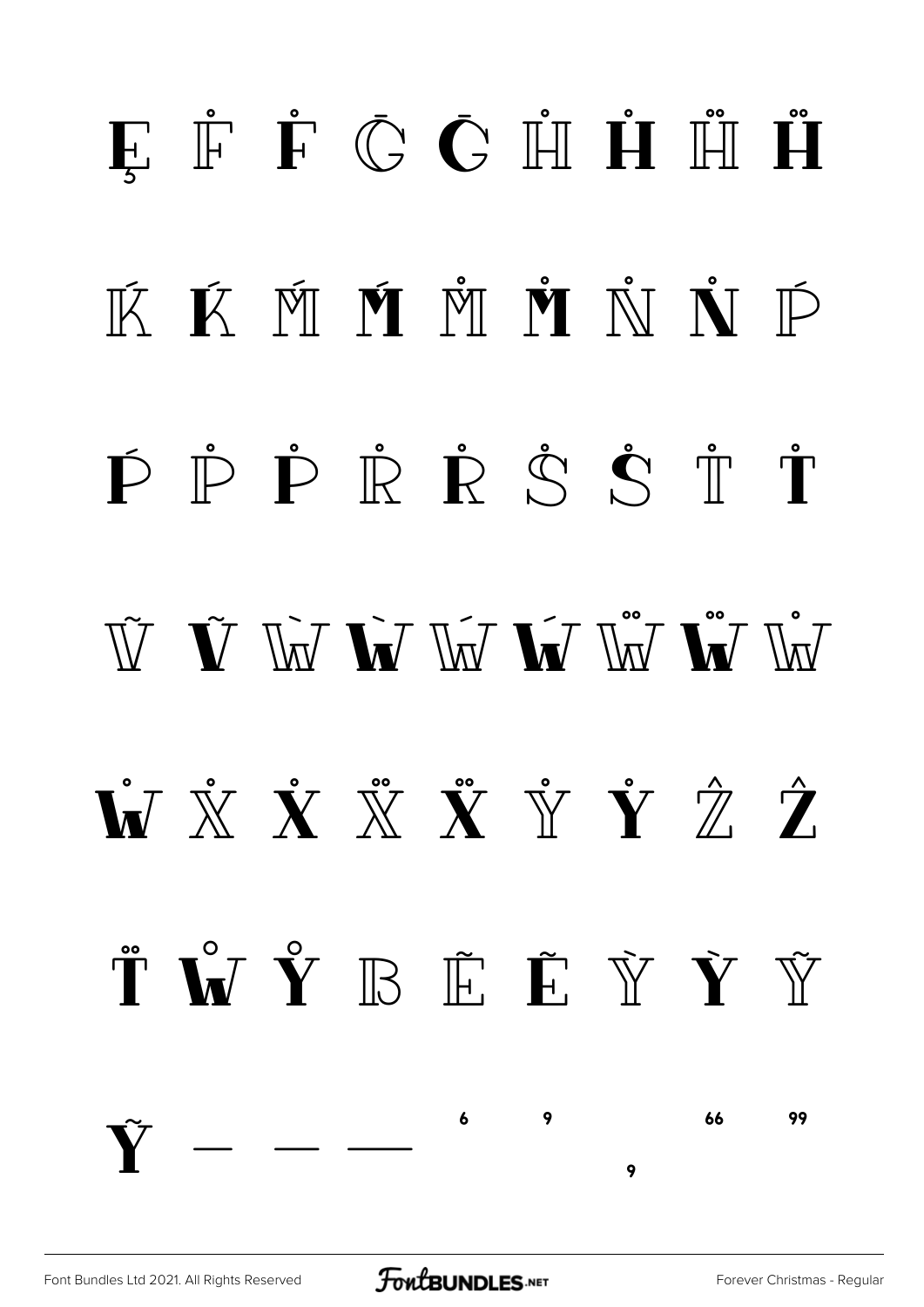

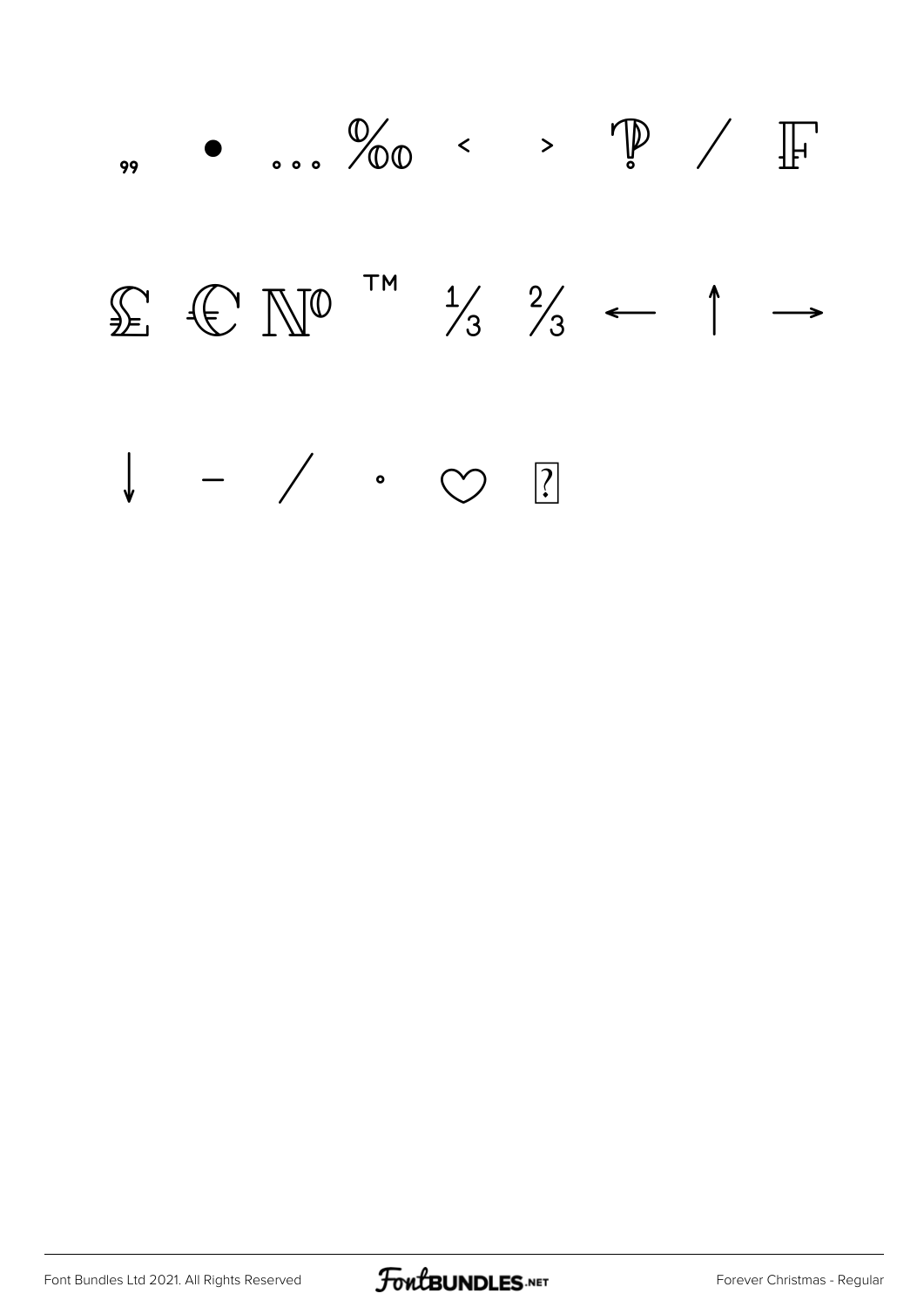Forever Christmas Candy Canes - Regular

**Uppercase Characters** 

#### ABODEHOHITALIKI OPORSTU*WWXYZ*

Lowercase Characters

ABCDEFCHFJKKL NOP ORSTUDE W W X W  $\mathscr{H}$ 

**Numbers** 

#### $\textcircled{1} \mathcal{P} \mathcal{R} \textcircled{4} \textcircled{5} \textcircled{7} \textcircled{7} \textcircled{9}$

**Punctuation and Symbols** 

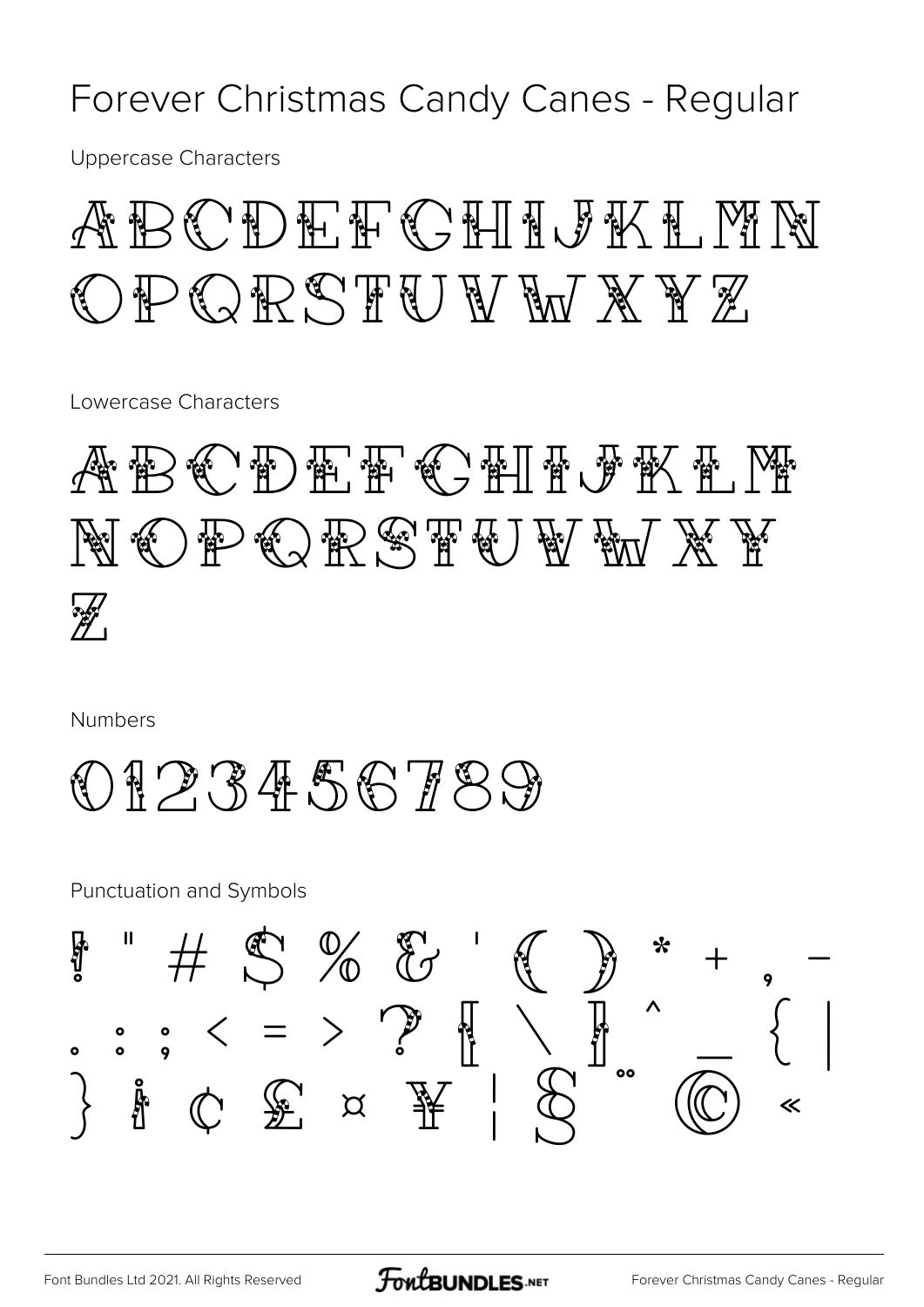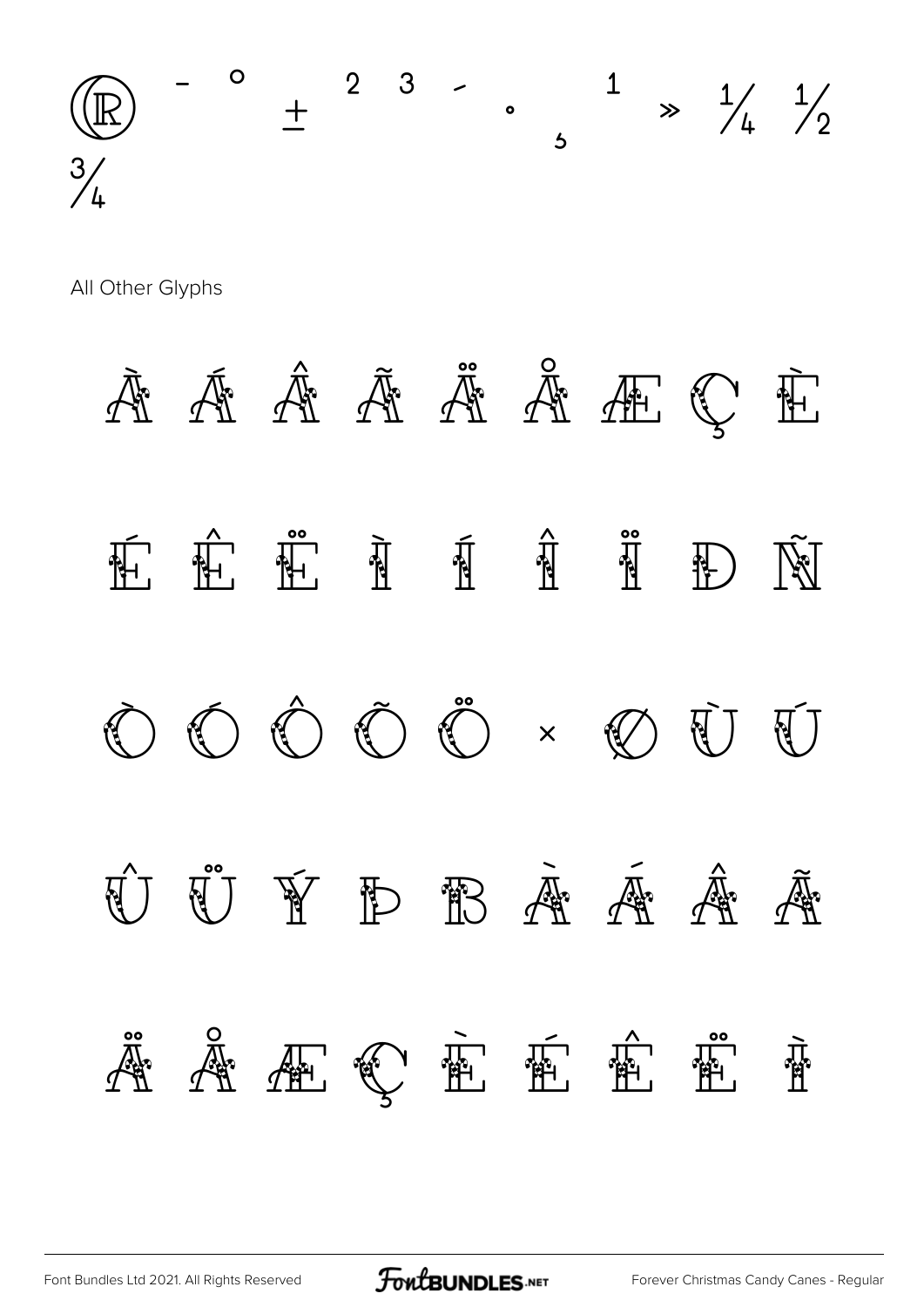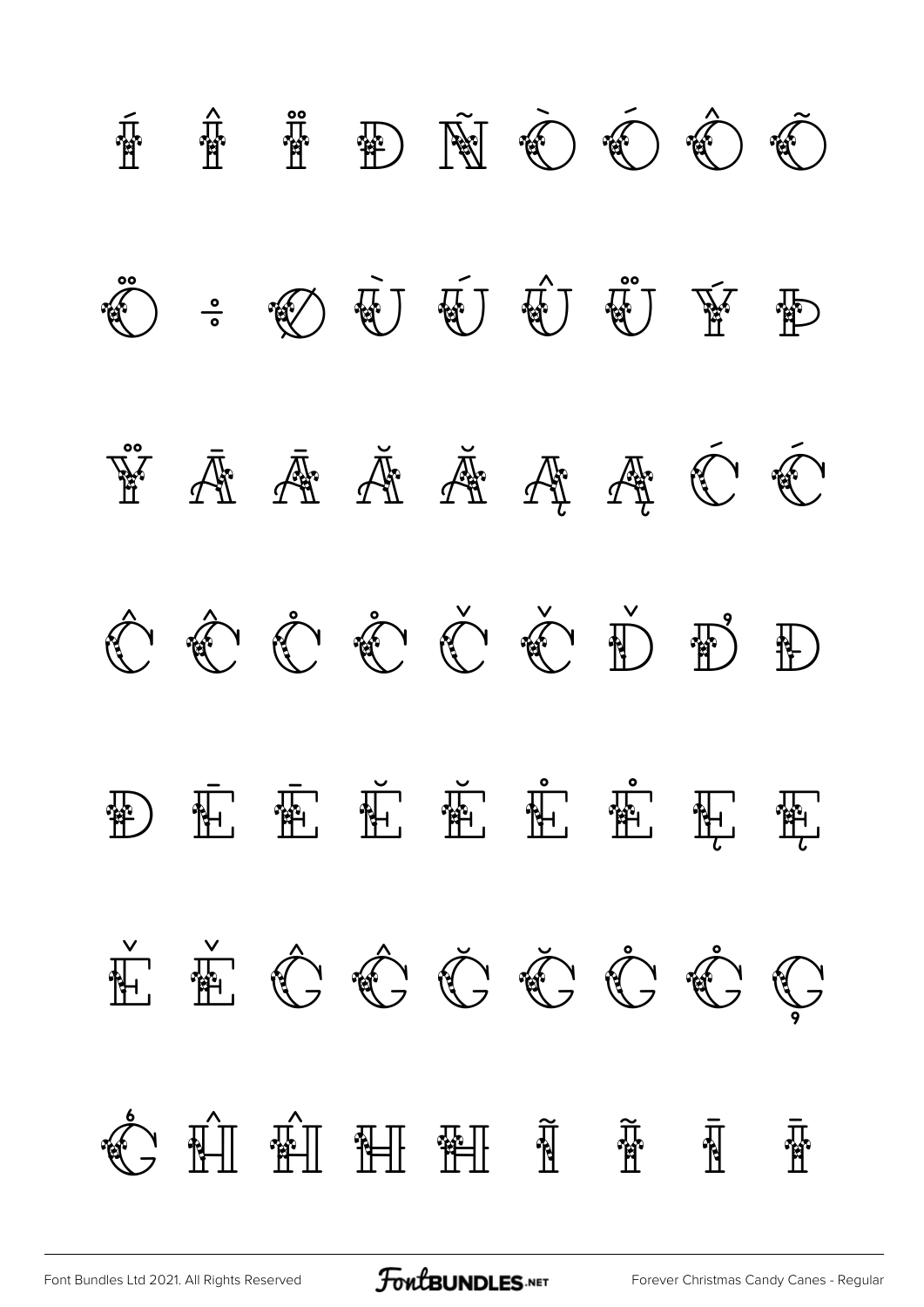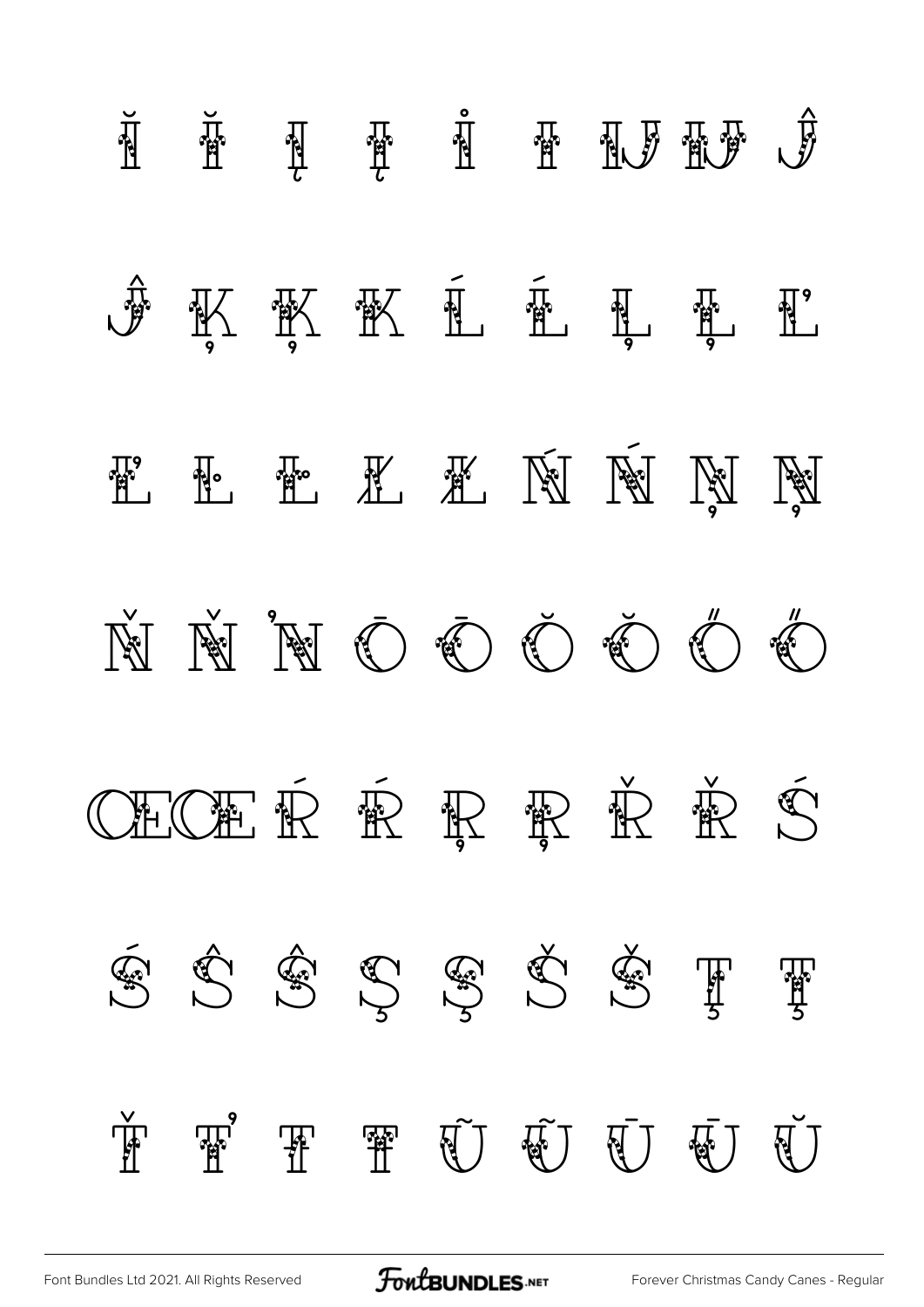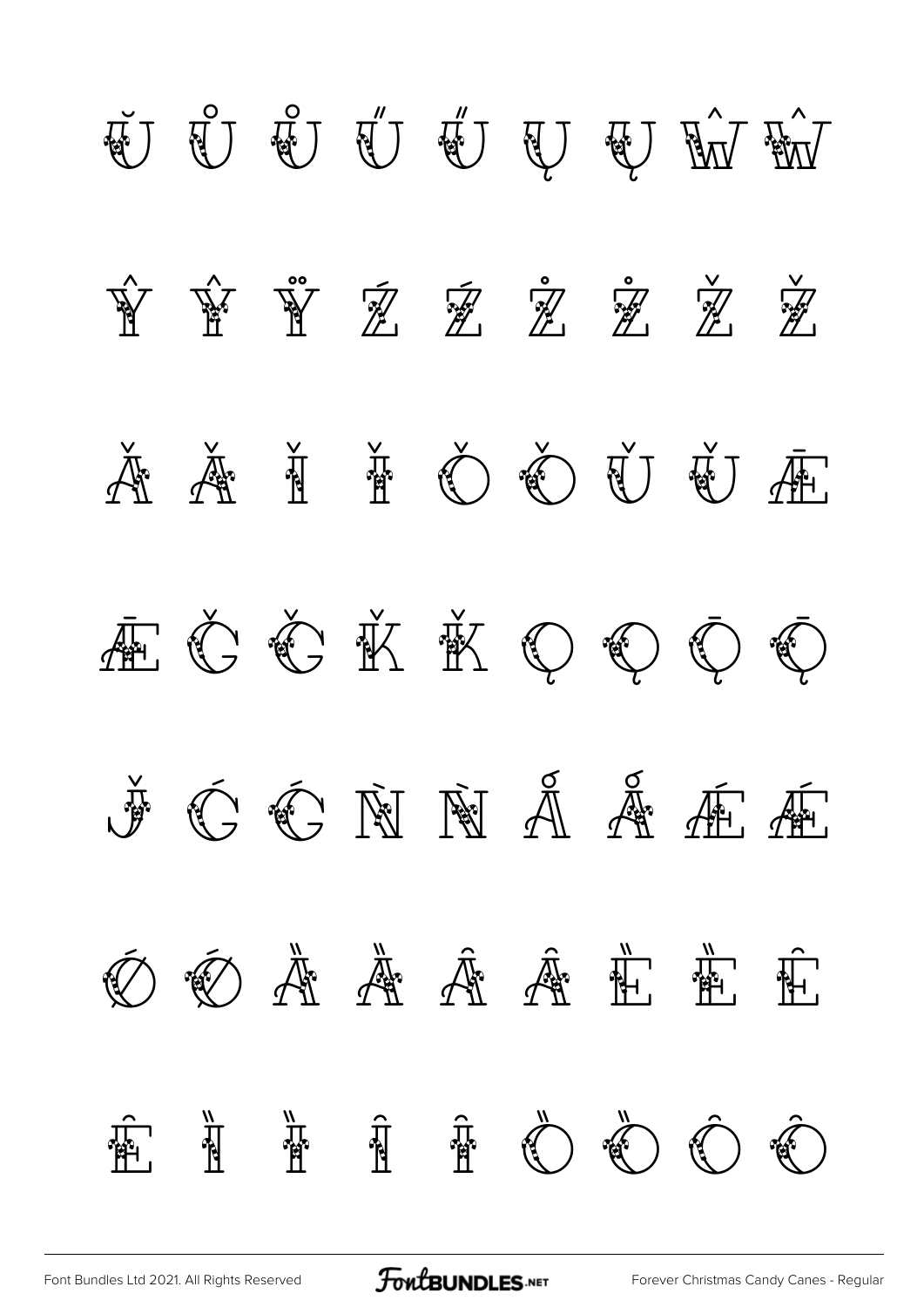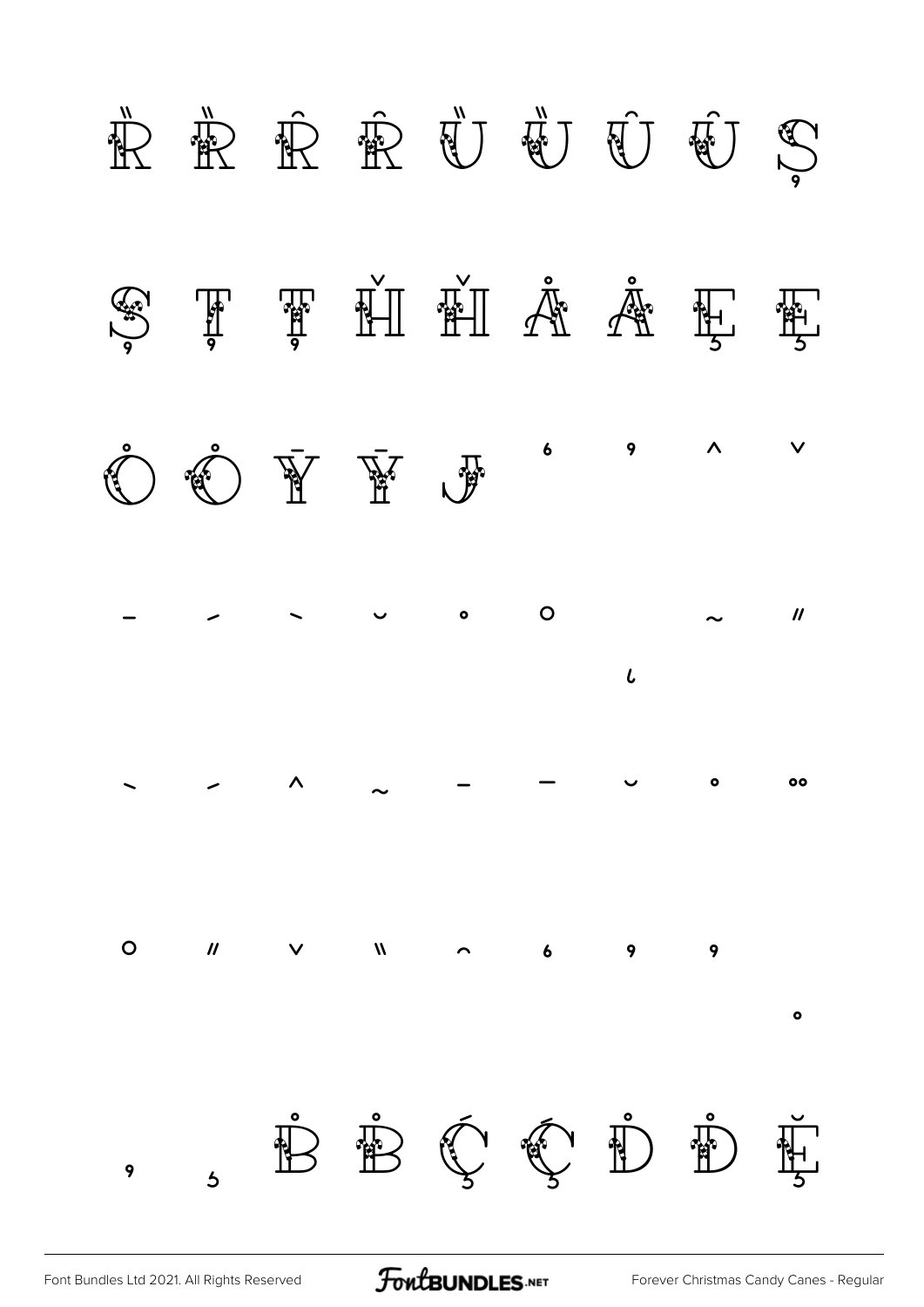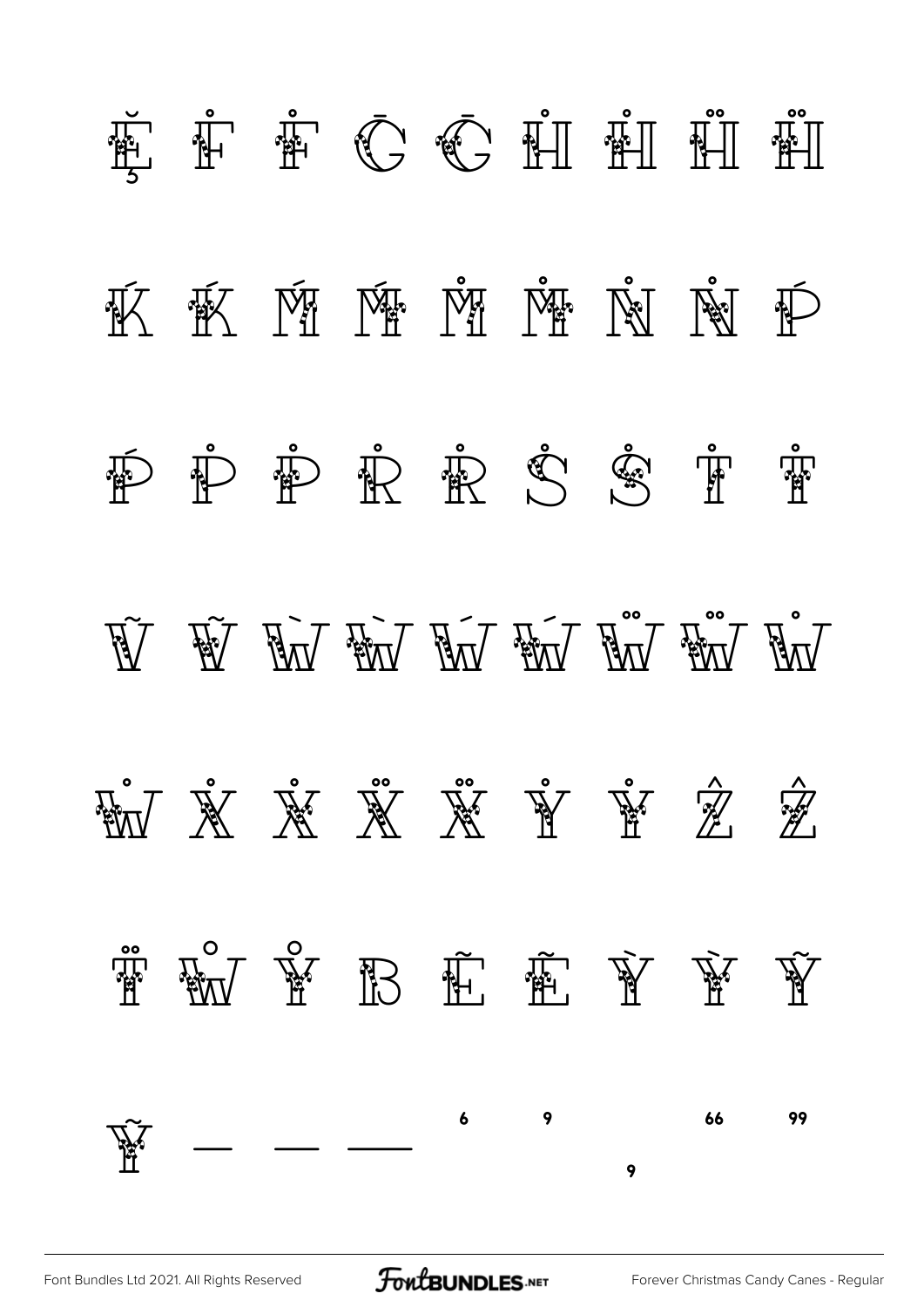

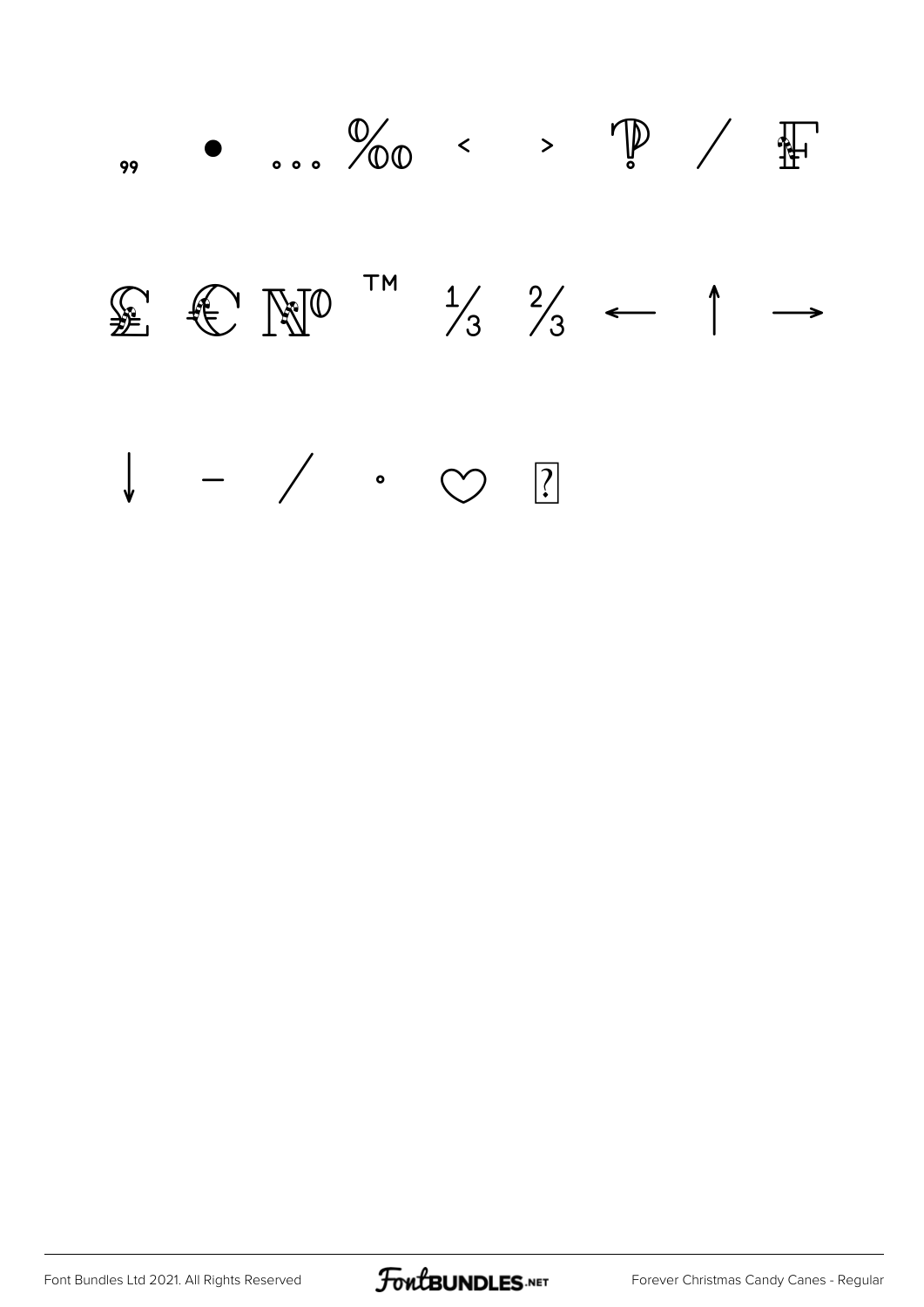#### Forever Christmas Bows - Regular

**Uppercase Characters** 

## **ABCDF开拓CTH开展KTK** NOPORSTUWXY  $\mathcal{H}_1$

Lowercase Characters

## 《然报》《宋》《新书》《宋书》《 张 张 《 《 》《 》 NGC PGGRSTEUW X P  $\mathcal{H}_1$

**Numbers** 



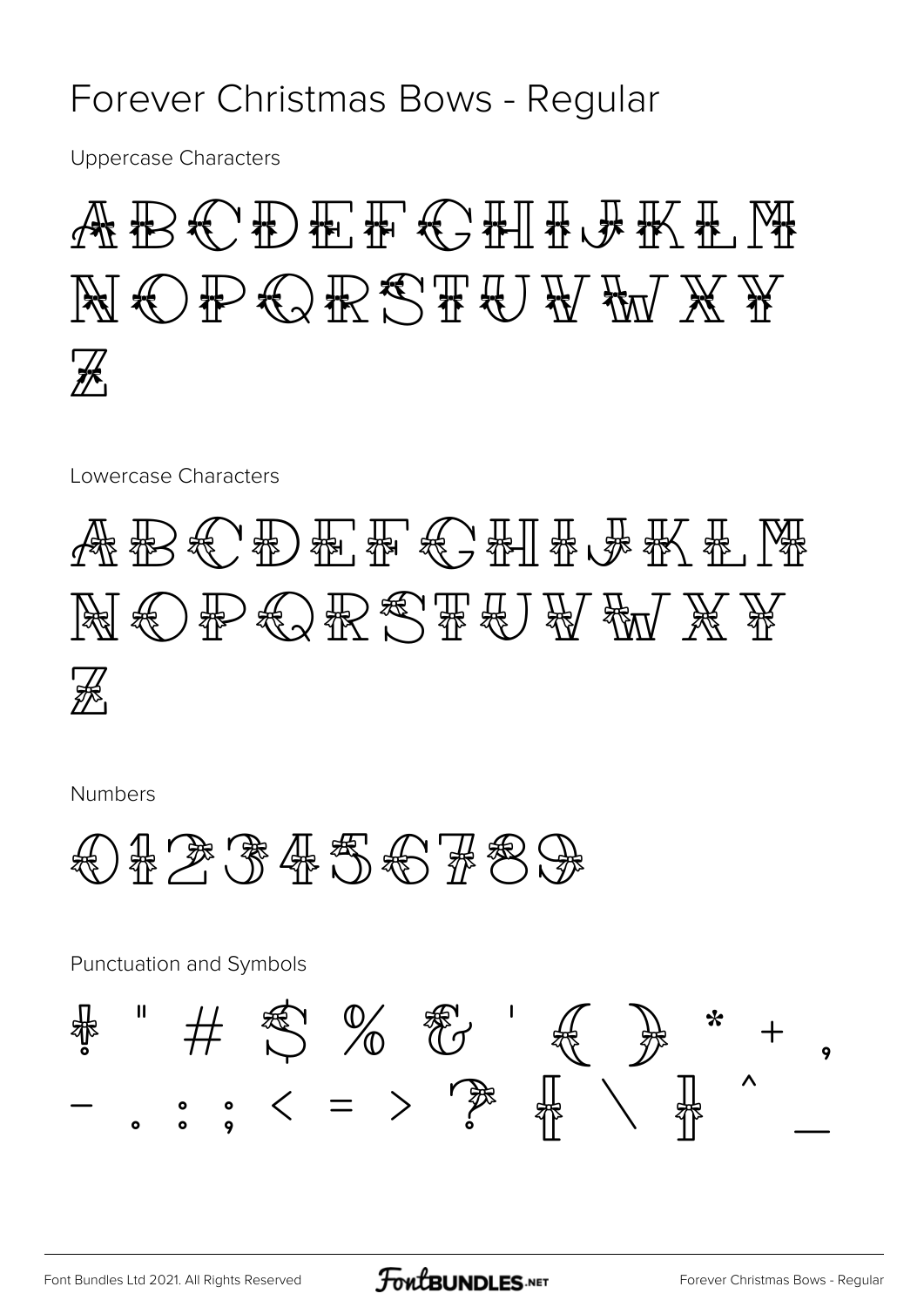

All Other Glyphs

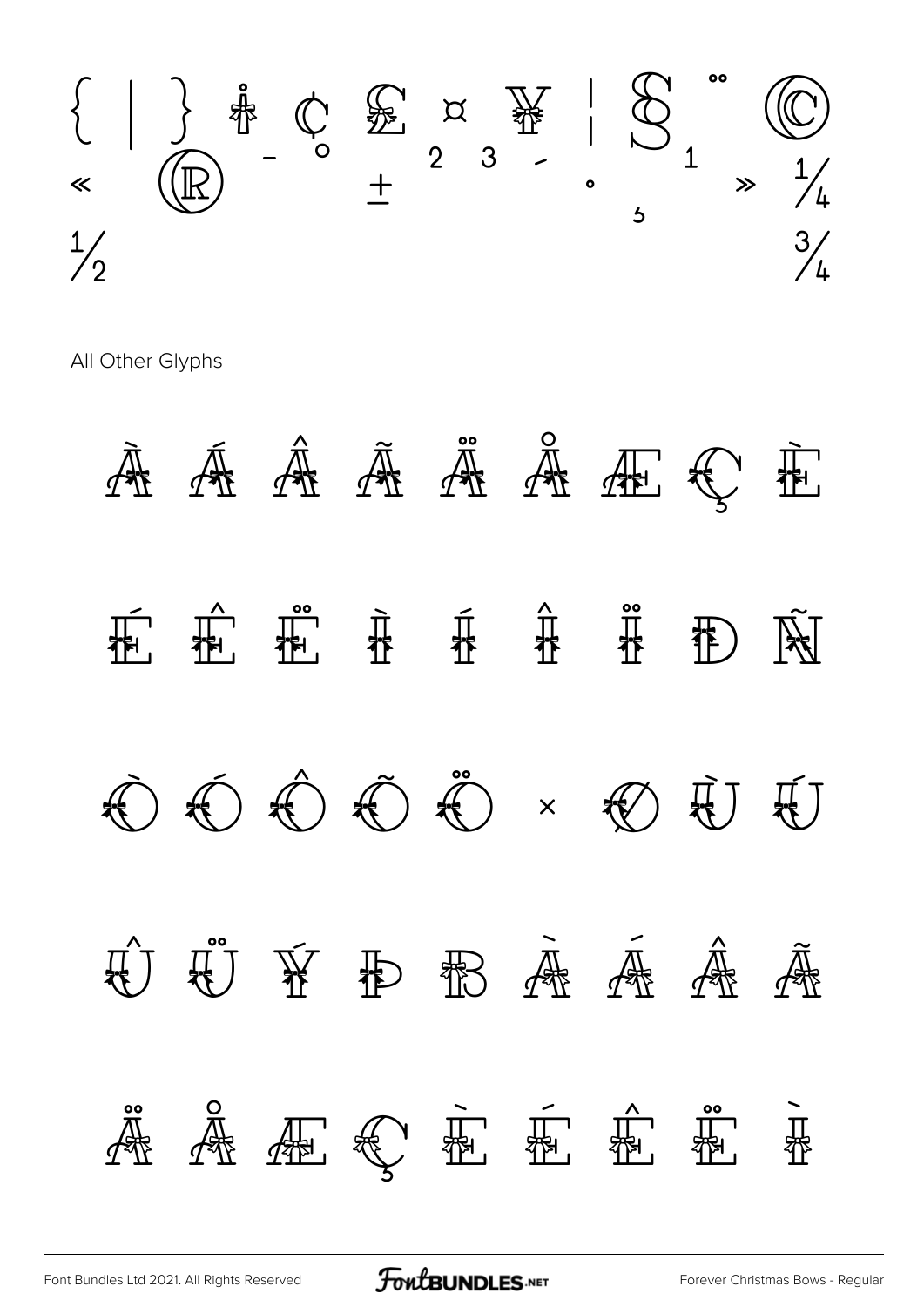

[Font Bundles Ltd 2021. All Rights Reserved](https://fontbundles.net/) **FoutBUNDLES.NET** [Forever Christmas Bows - Regular](https://fontbundles.net/)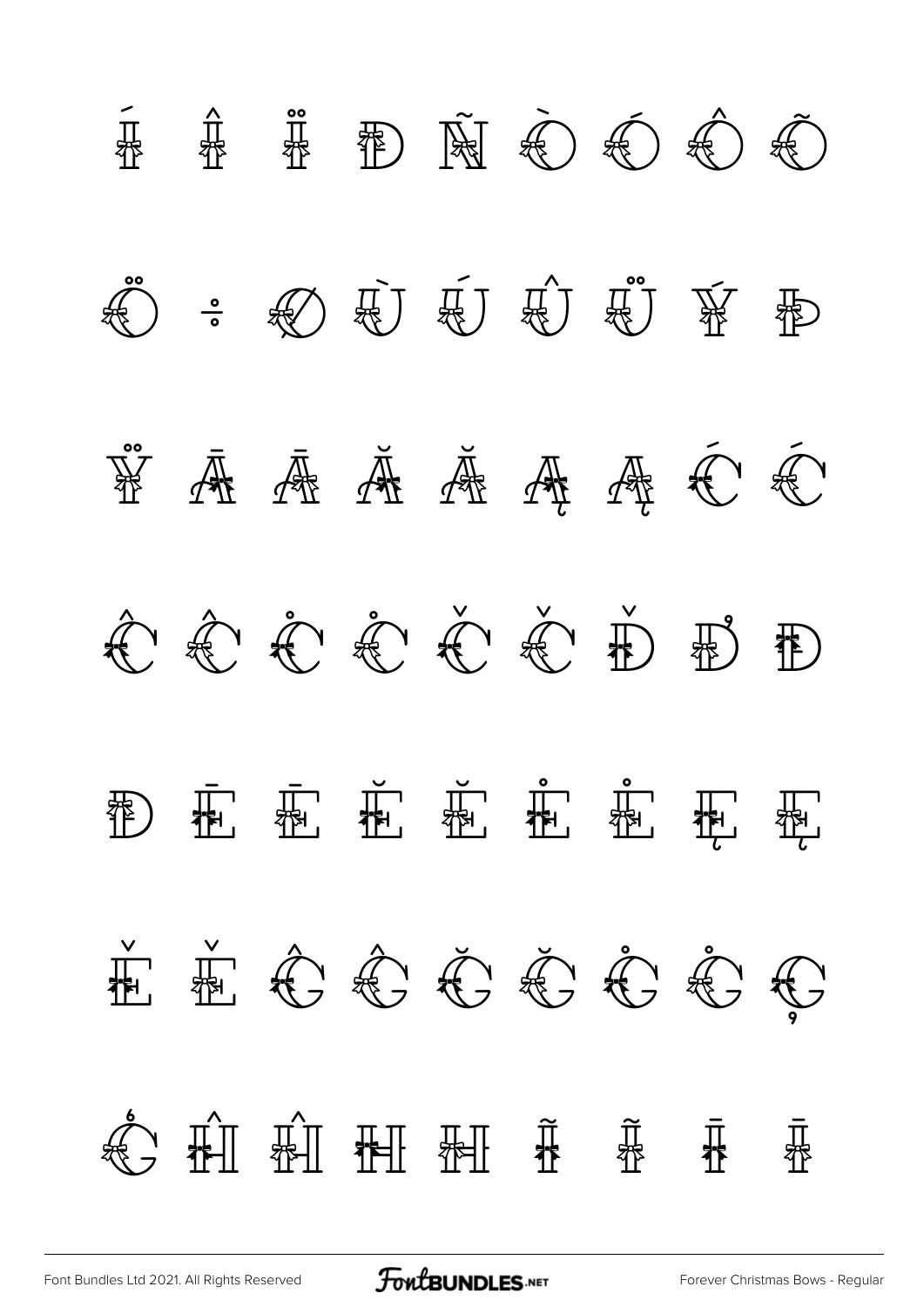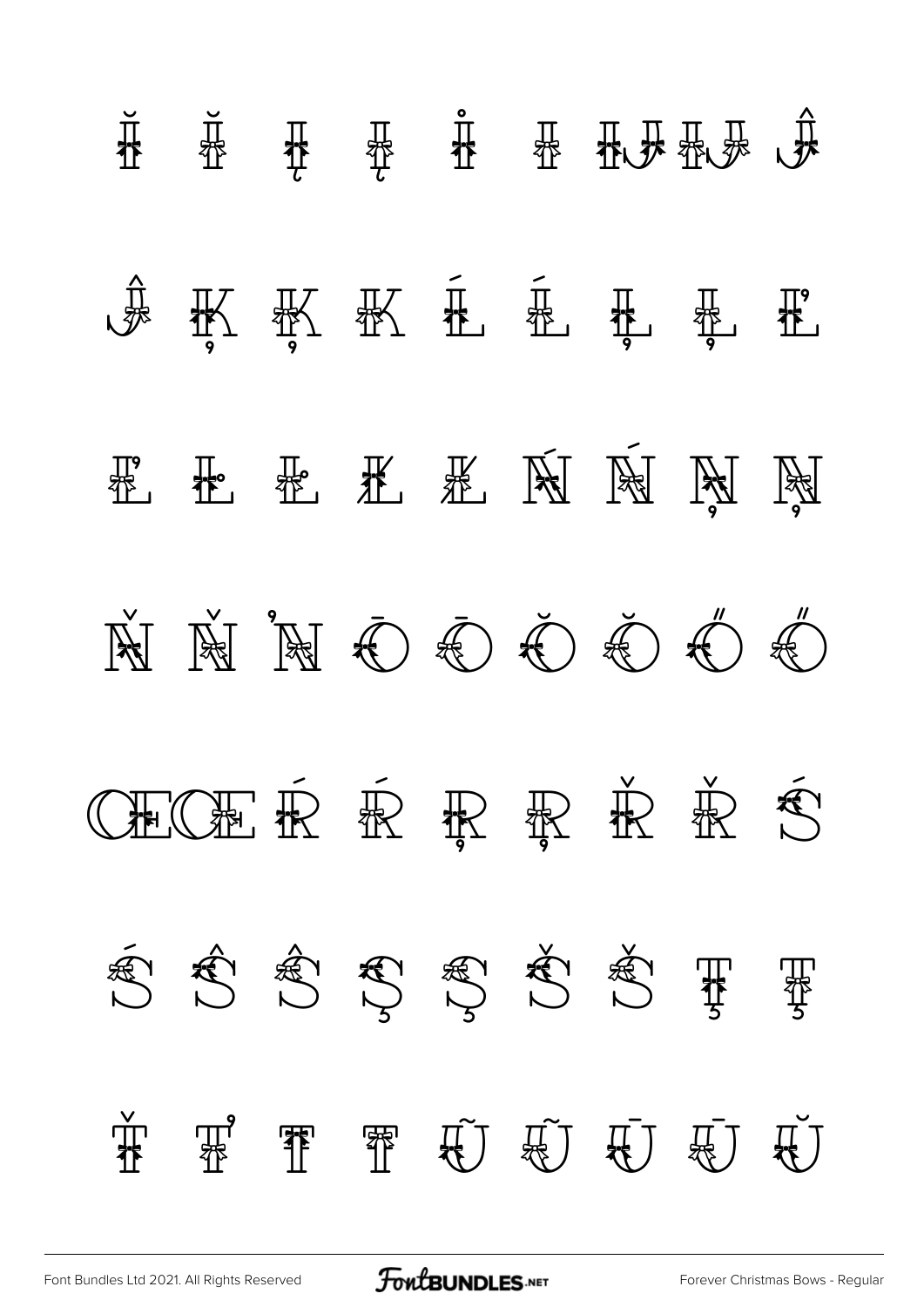

[Font Bundles Ltd 2021. All Rights Reserved](https://fontbundles.net/) **FontBUNDLES.NET** [Forever Christmas Bows - Regular](https://fontbundles.net/)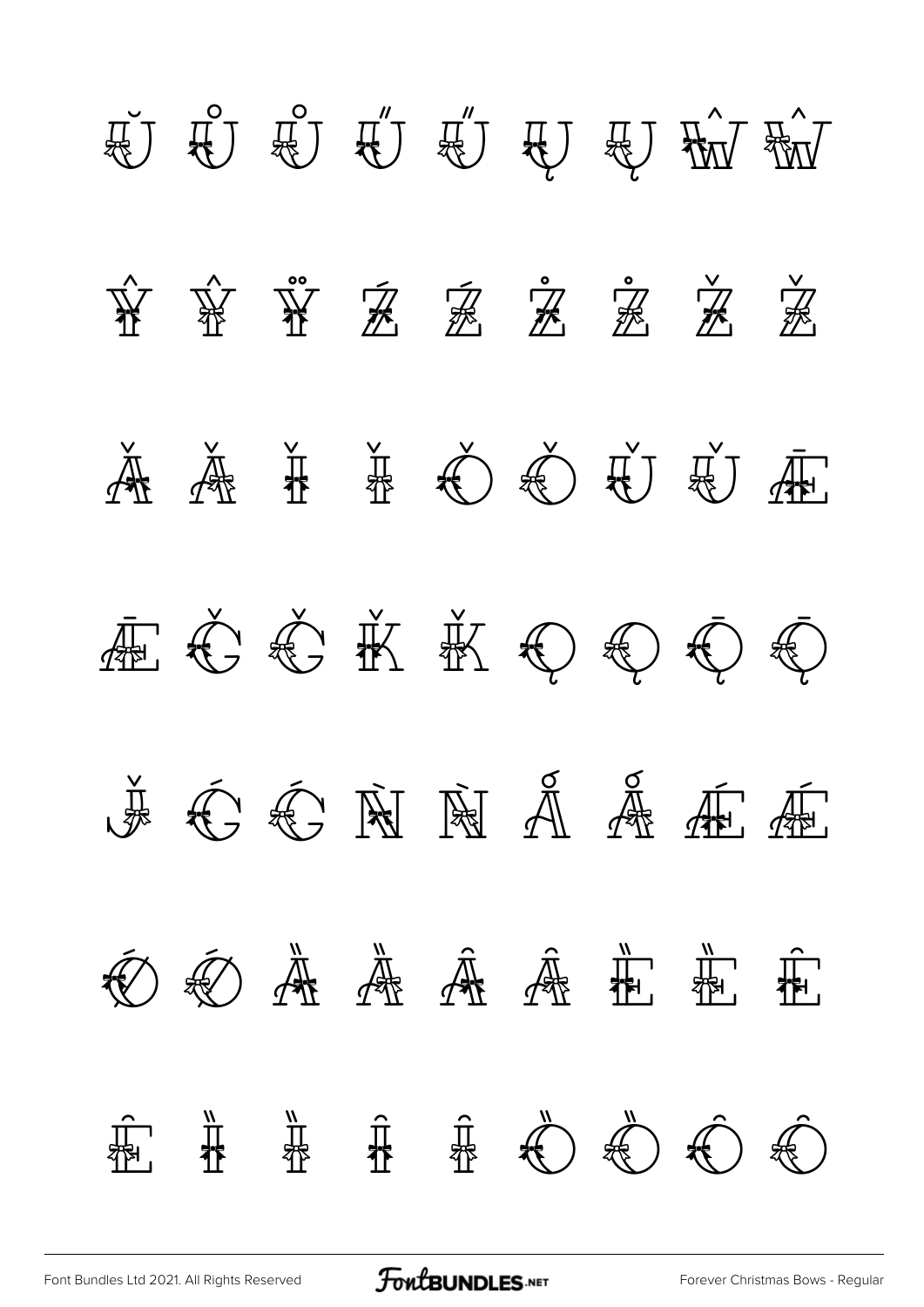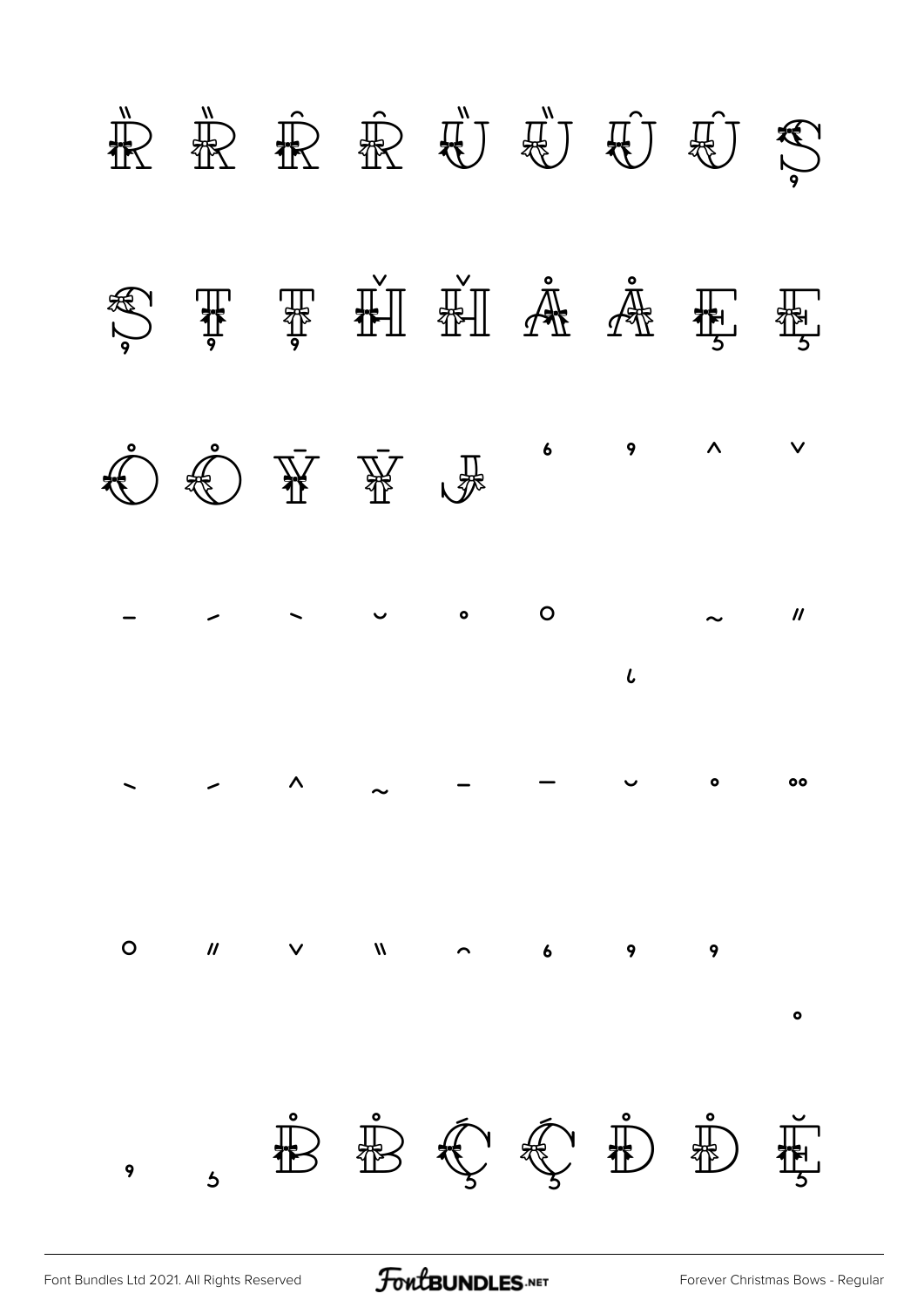

[Font Bundles Ltd 2021. All Rights Reserved](https://fontbundles.net/) **FoutBUNDLES.NET** [Forever Christmas Bows - Regular](https://fontbundles.net/)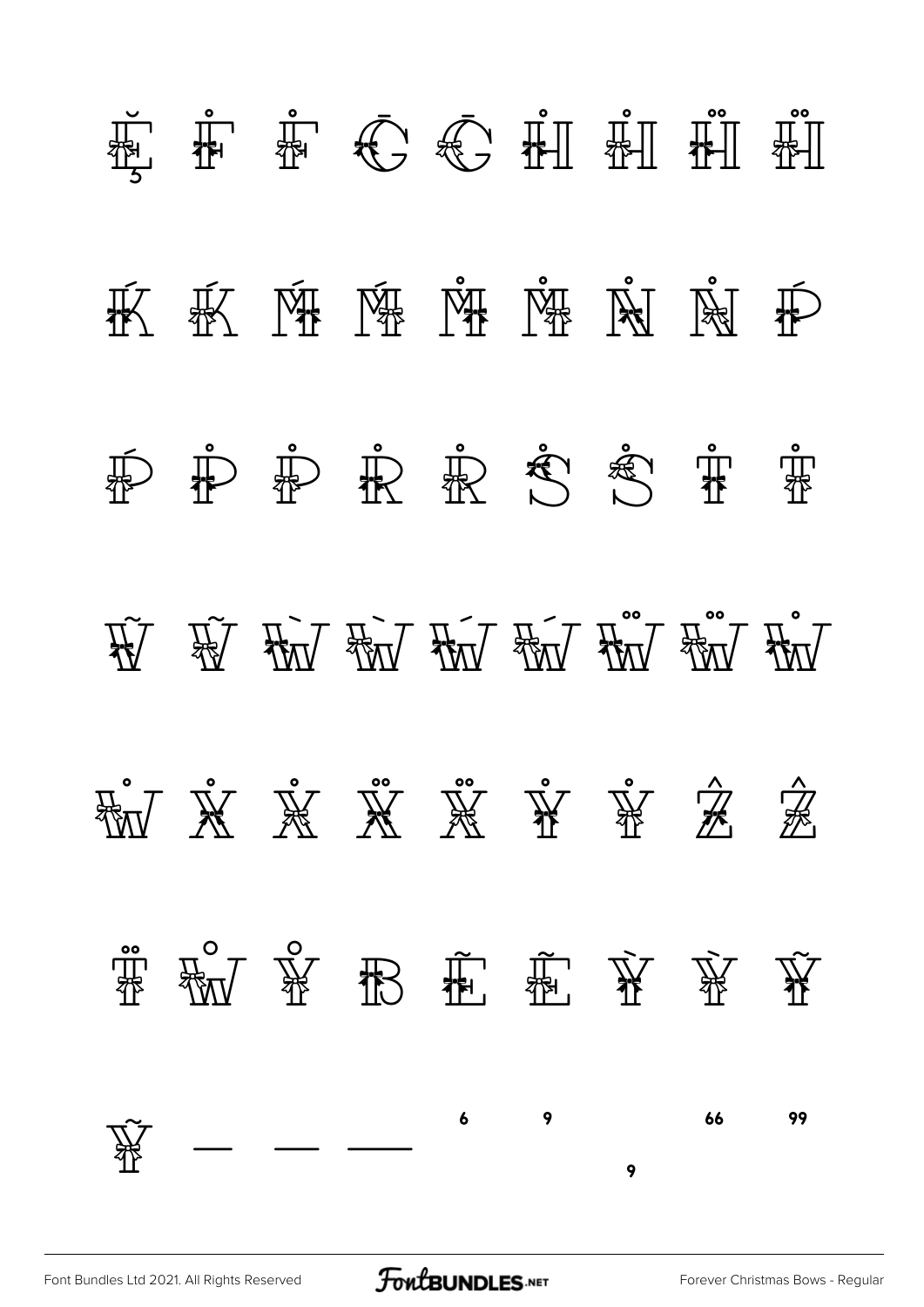

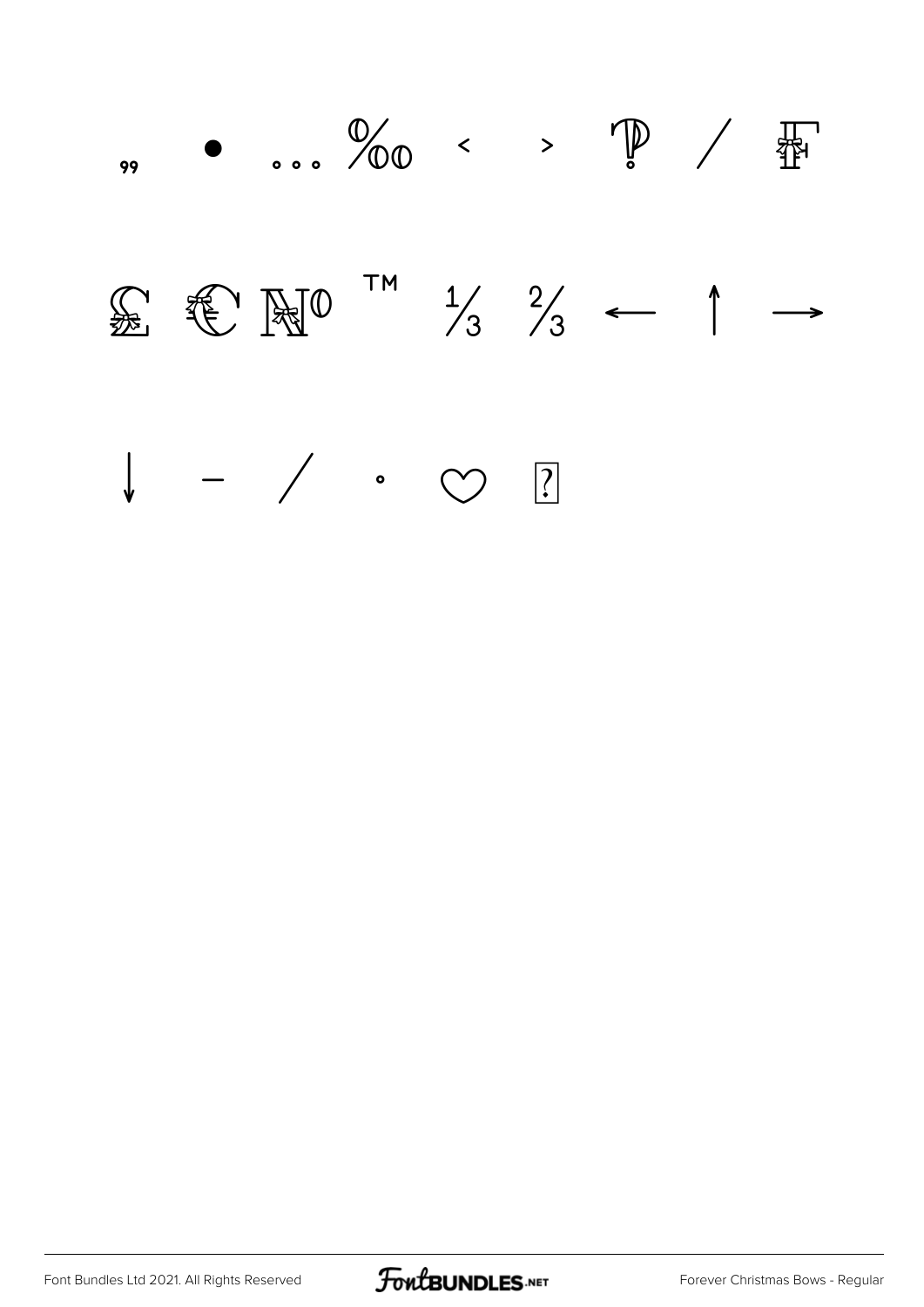#### Forever Christmas Bells - Regular

**Uppercase Characters** 

#### ABODER CHILDKI MN PORSTUWWXYZ

Lowercase Characters

#### ABCDEFCHFGKA.M NOPORSTUWANYZ

**Numbers** 

#### $) 49.3456789$

**Punctuation and Symbols** 

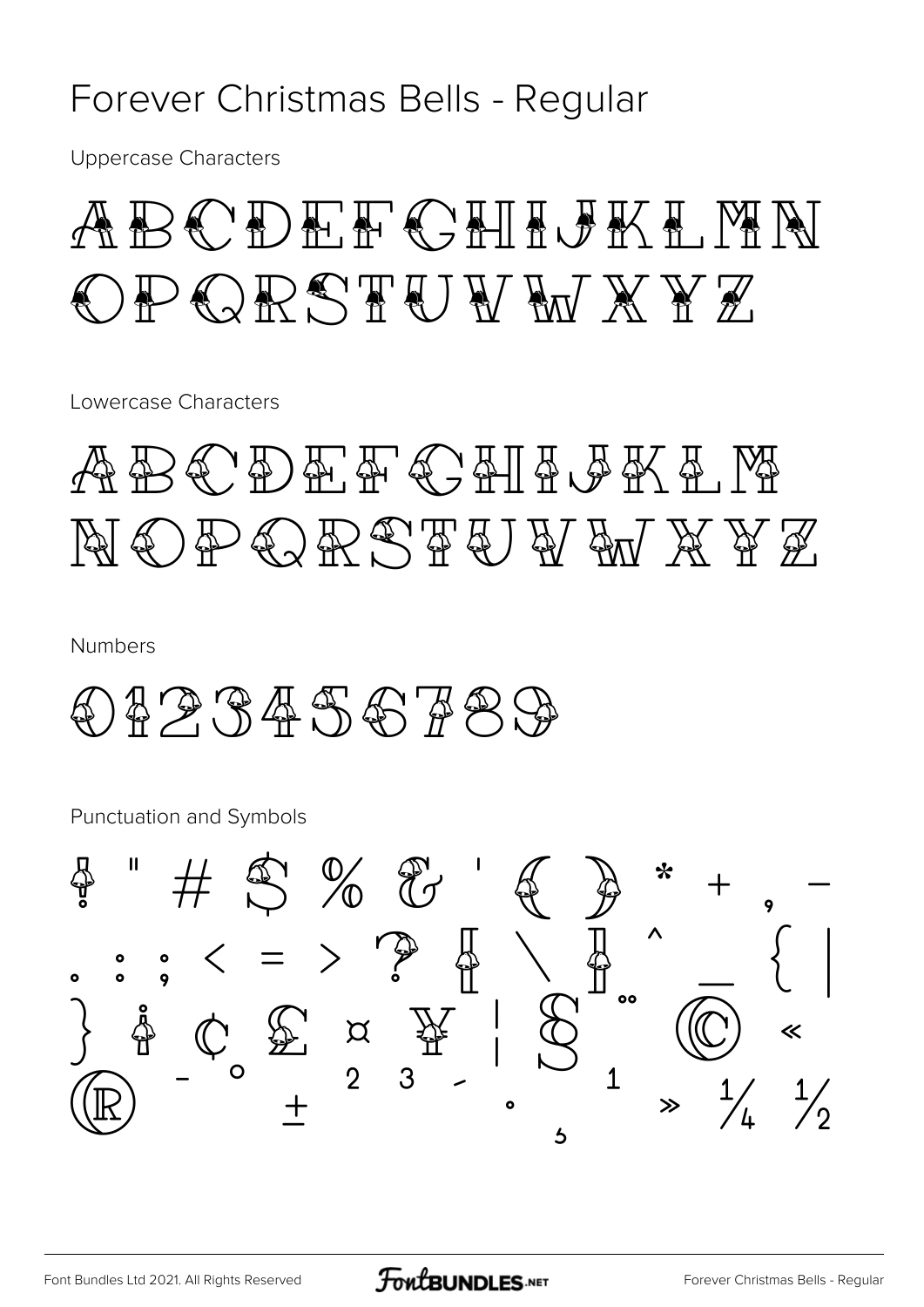All Other Glyphs

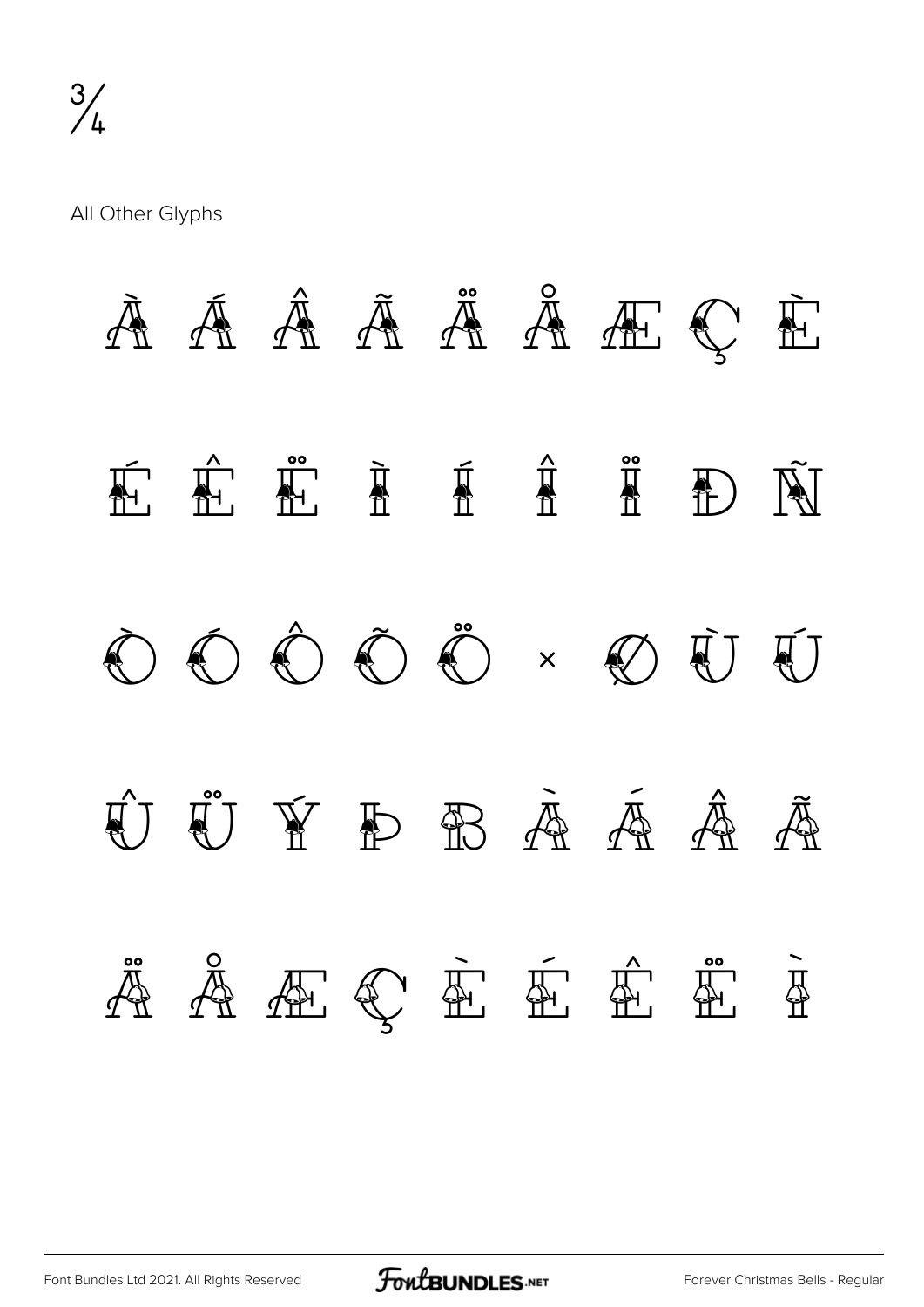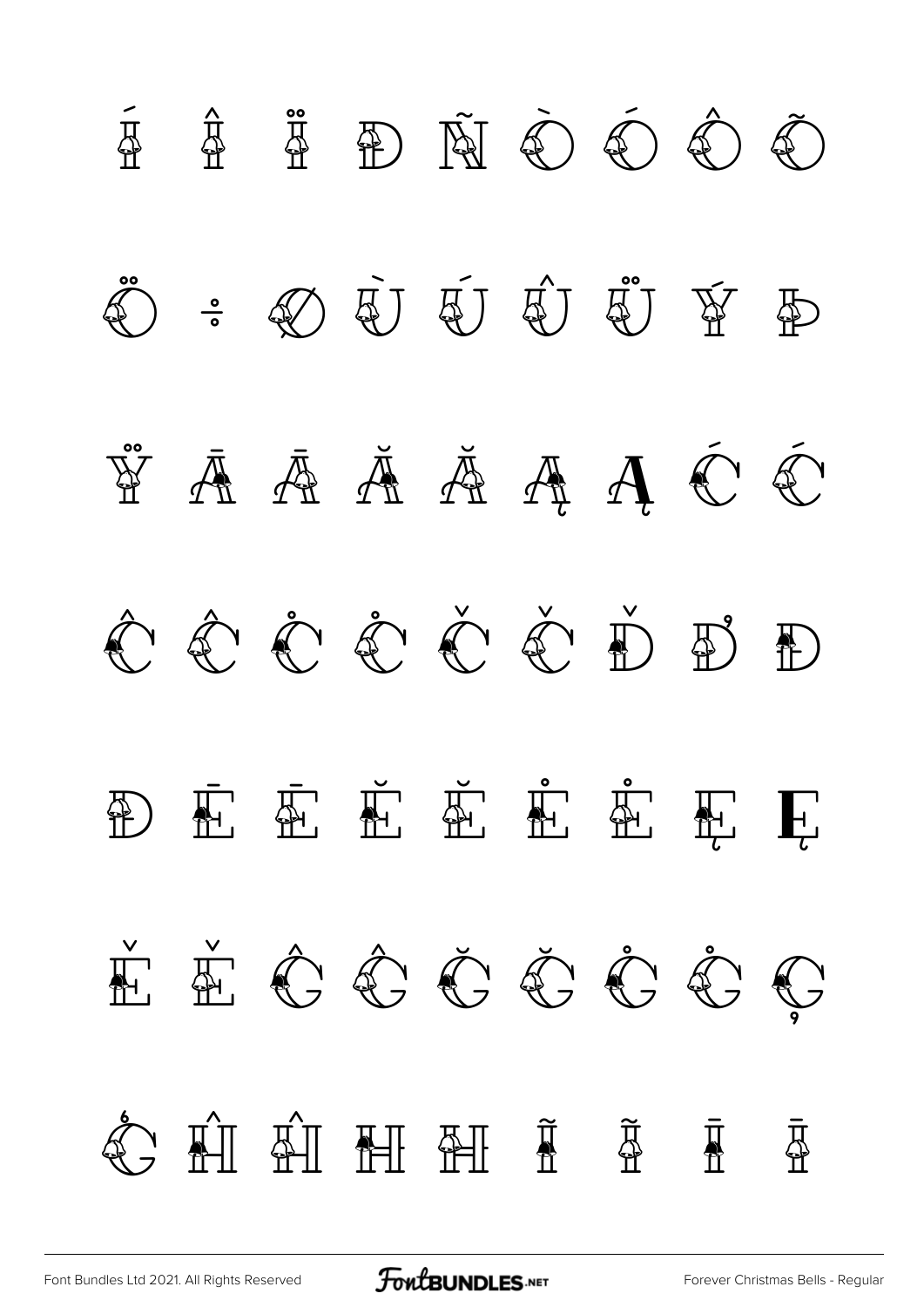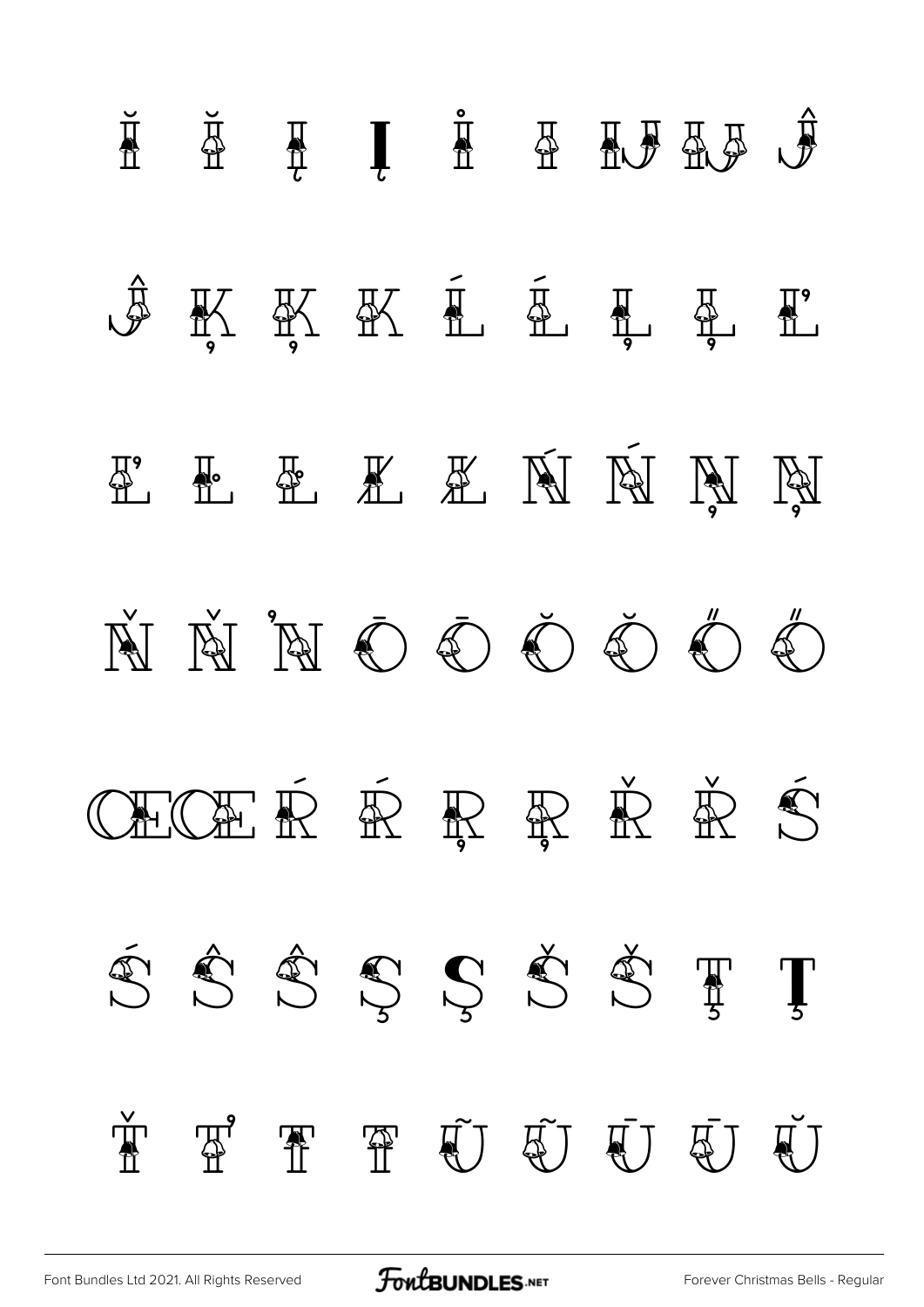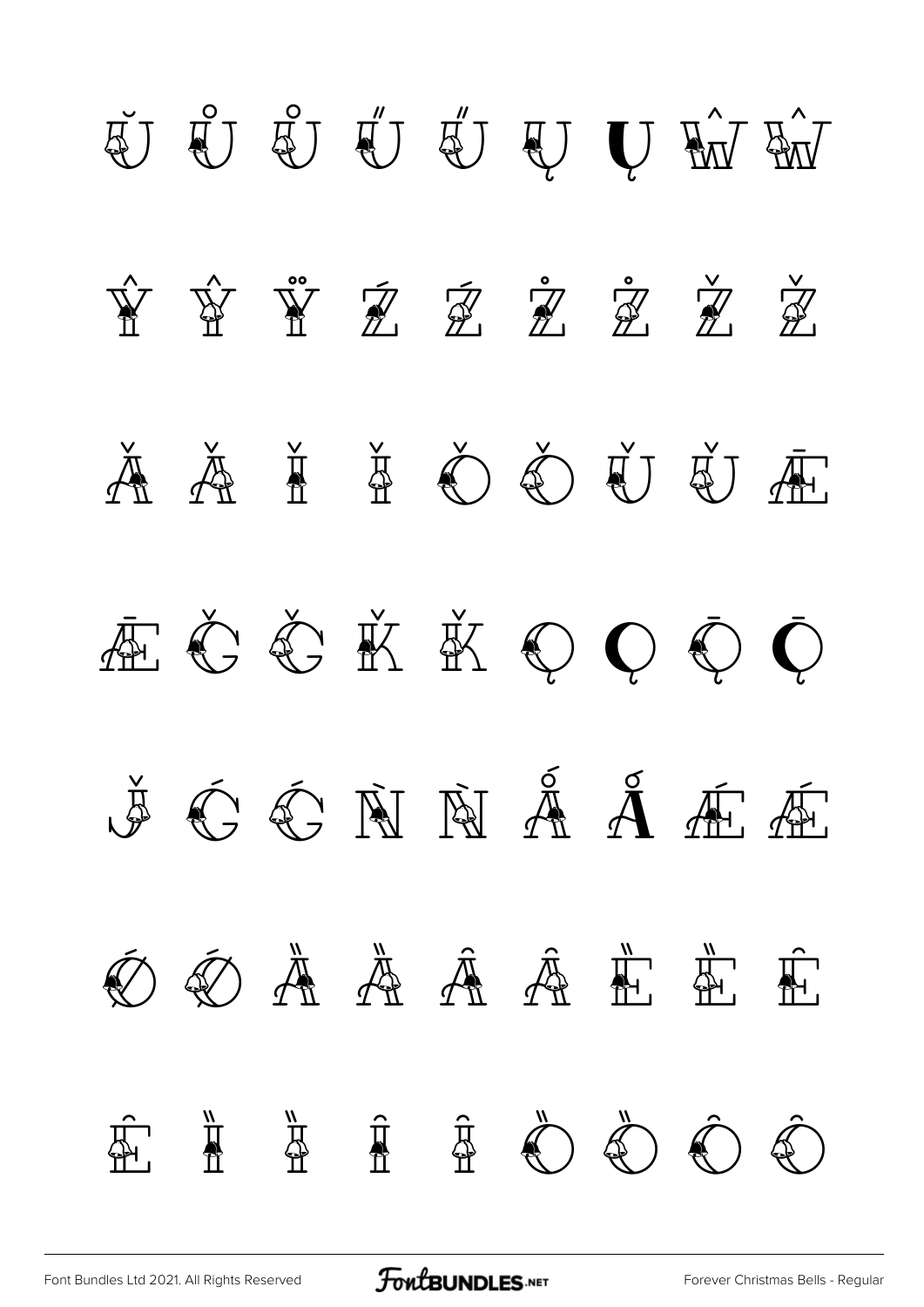

[Font Bundles Ltd 2021. All Rights Reserved](https://fontbundles.net/) **FoutBUNDLES.NET** [Forever Christmas Bells - Regular](https://fontbundles.net/)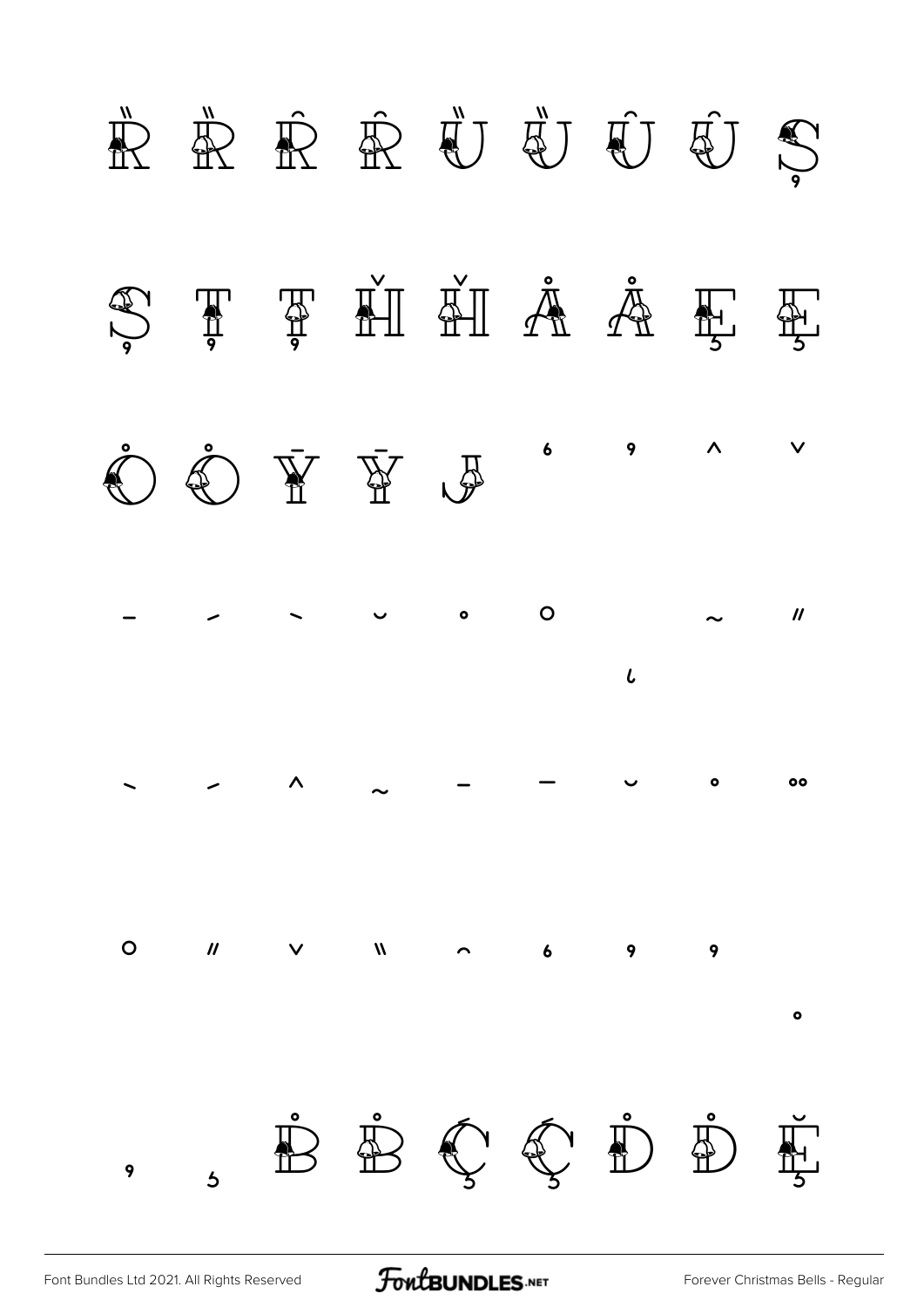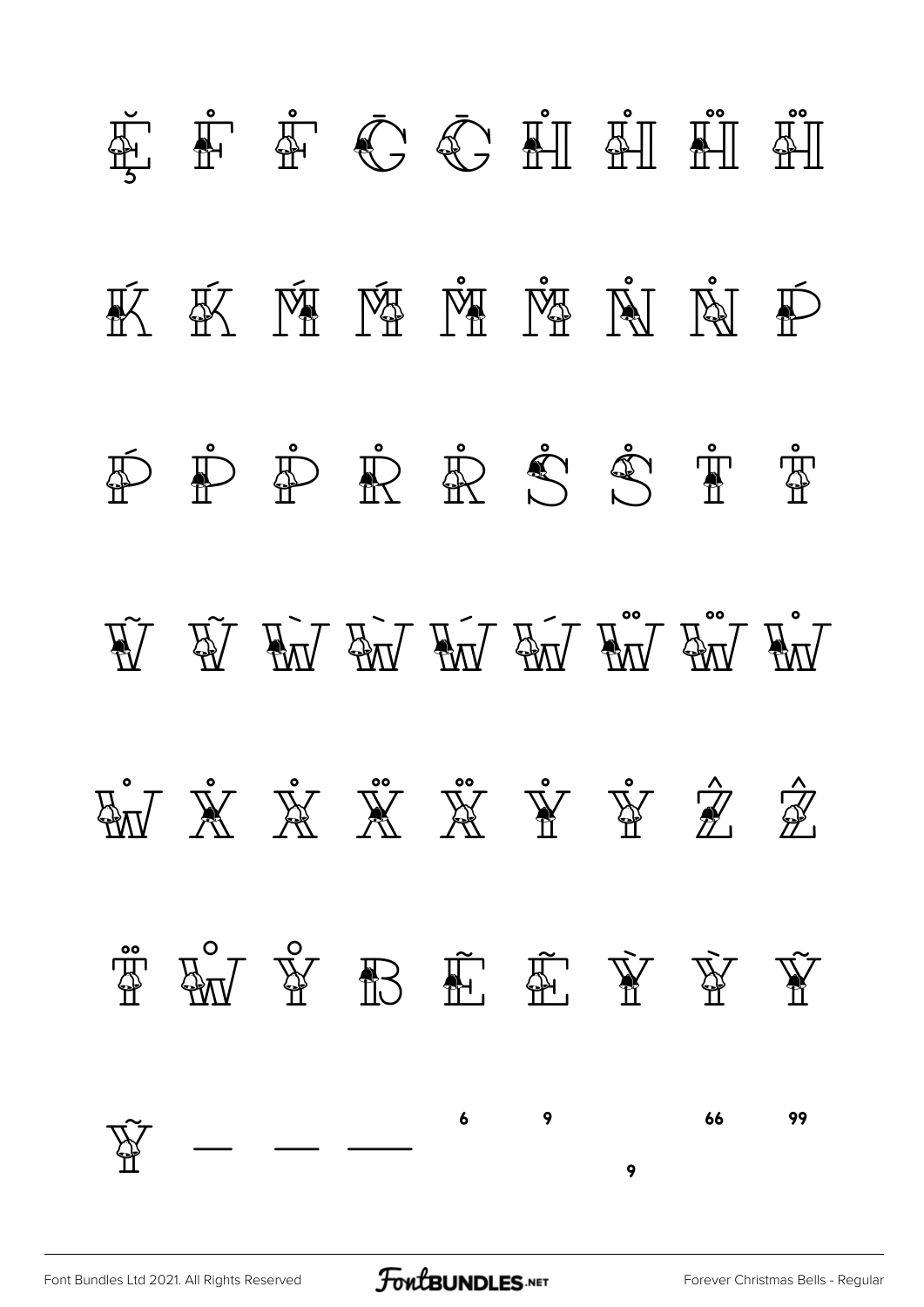

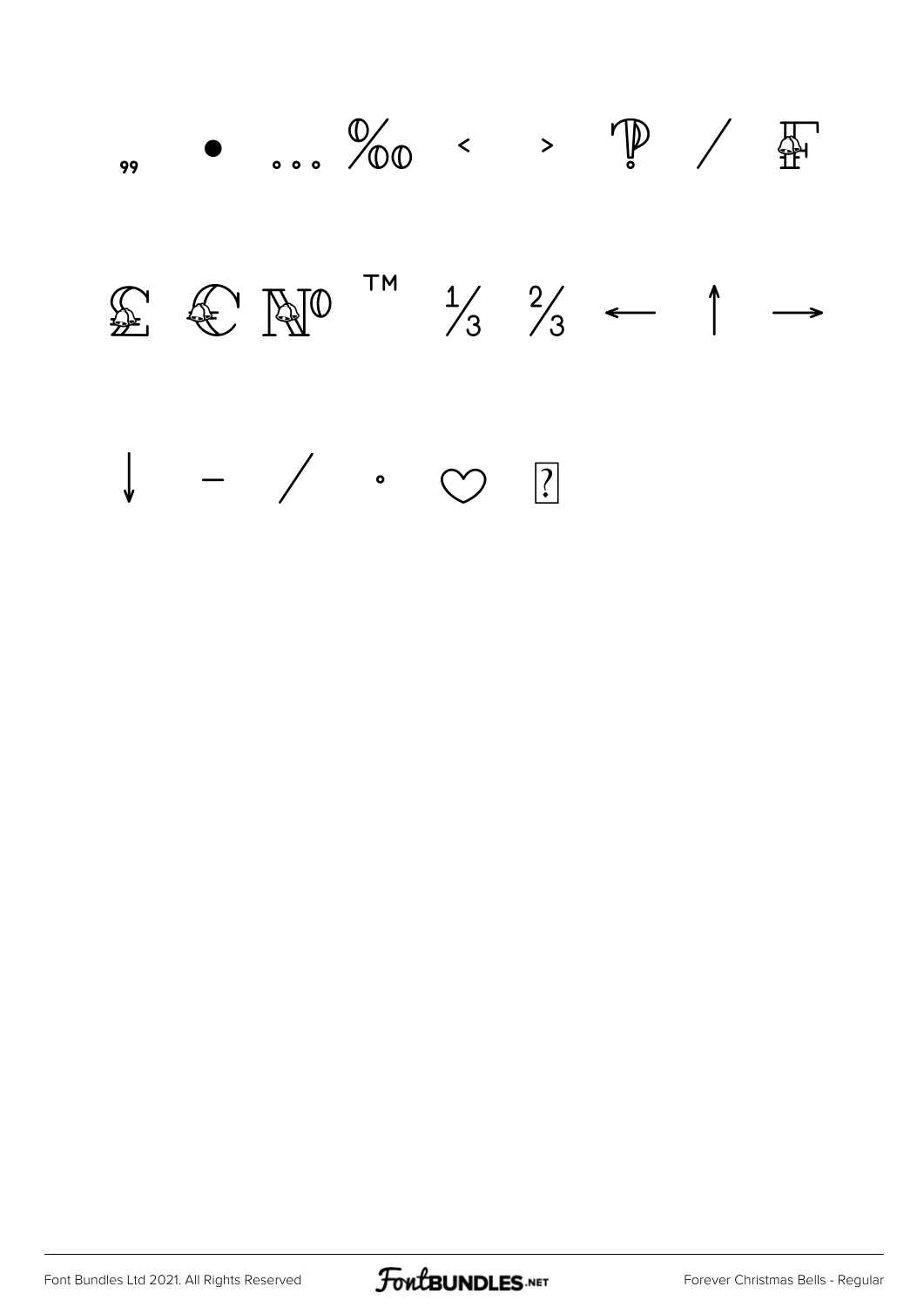#### Forever Christmas Holly Jolly - Regular

**Uppercase Characters** 

#### ABODEF CHIFLIK H NOPORSTUWWXYZ

Lowercase Characters

ABCDEF GHILF ALM NOPORSTUVM XY  $\mathbb{Z}$ 

**Numbers** 



**Punctuation and Symbols** 

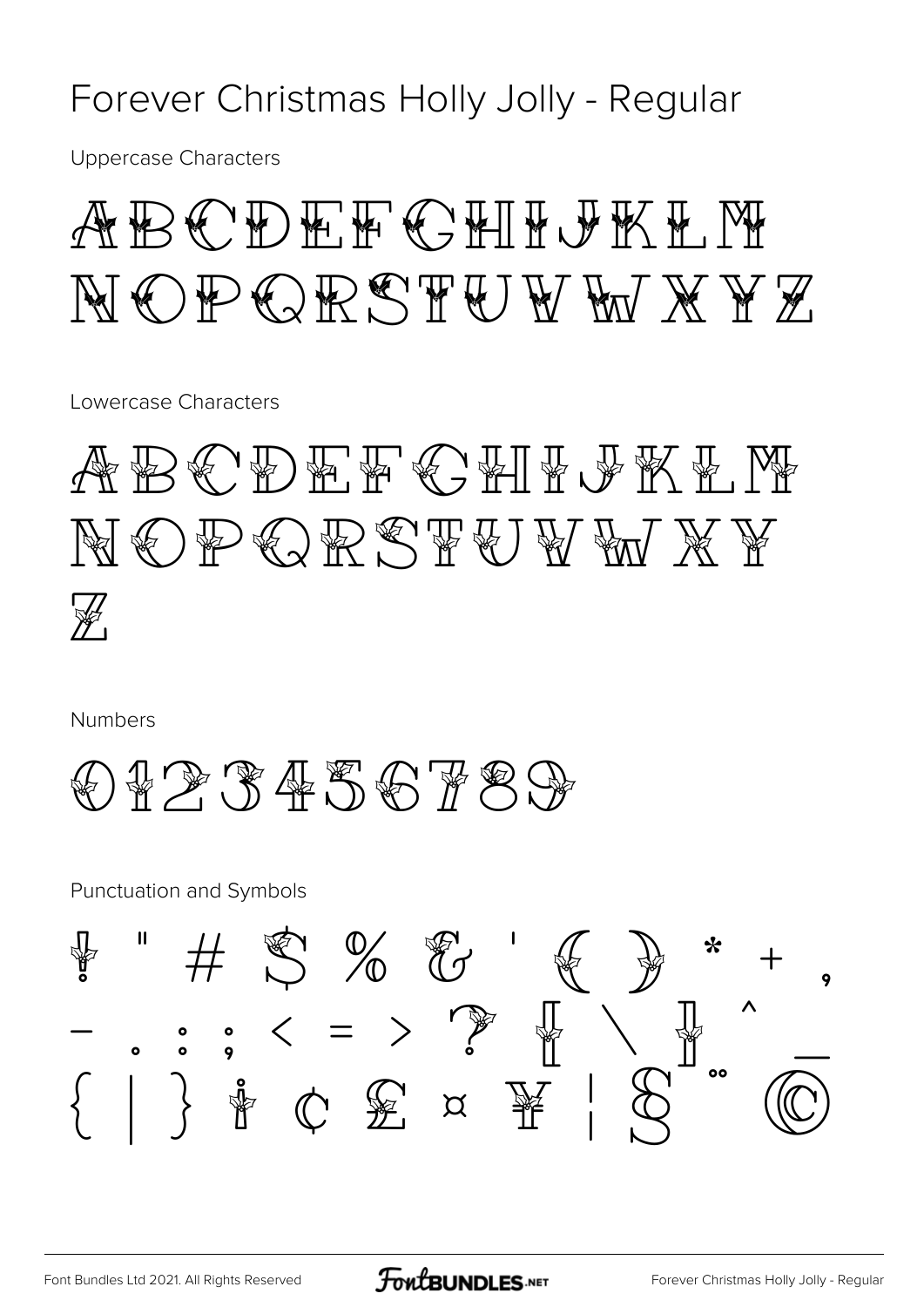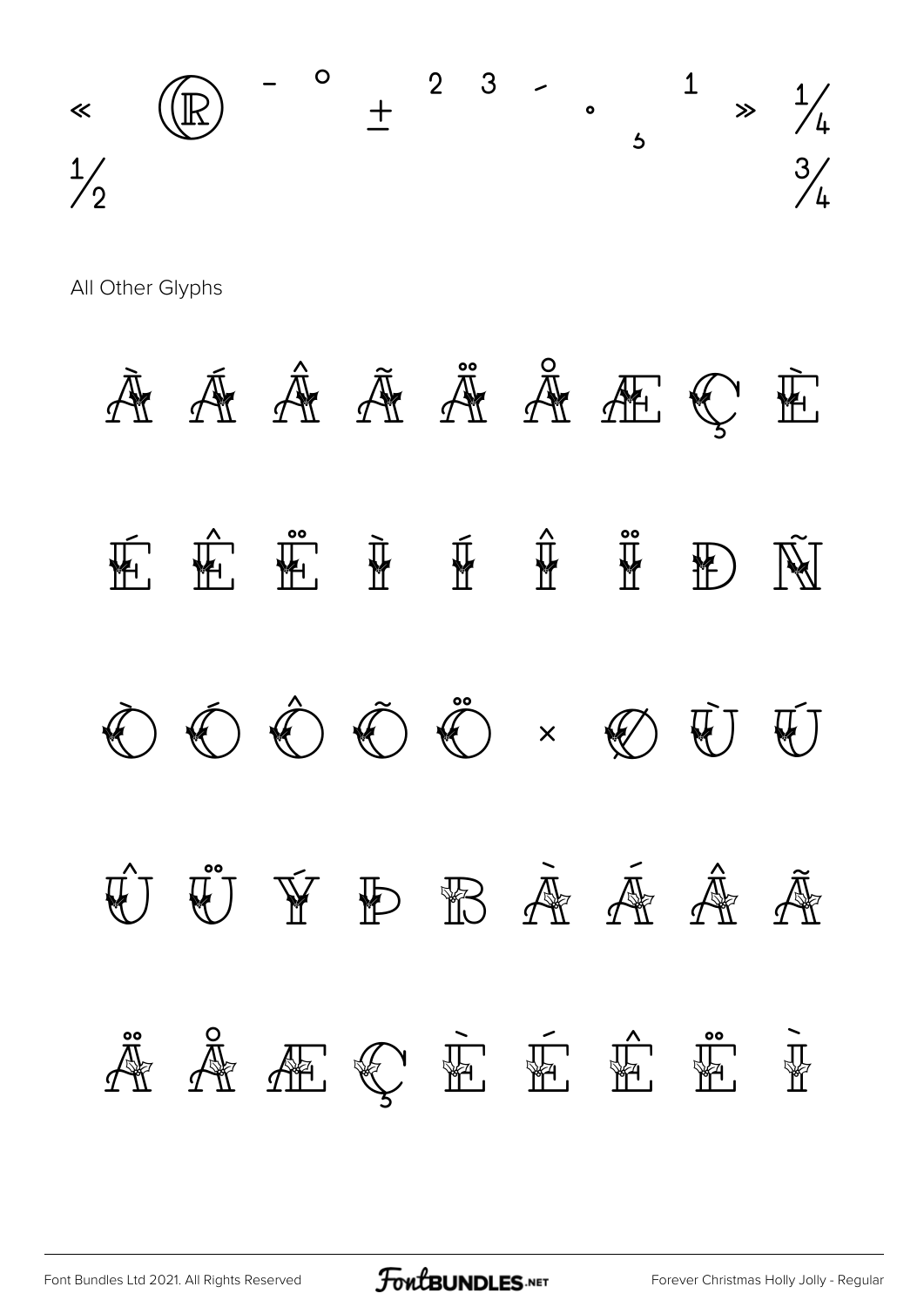

[Font Bundles Ltd 2021. All Rights Reserved](https://fontbundles.net/) **FoutBUNDLES.NET** [Forever Christmas Holly Jolly - Regular](https://fontbundles.net/)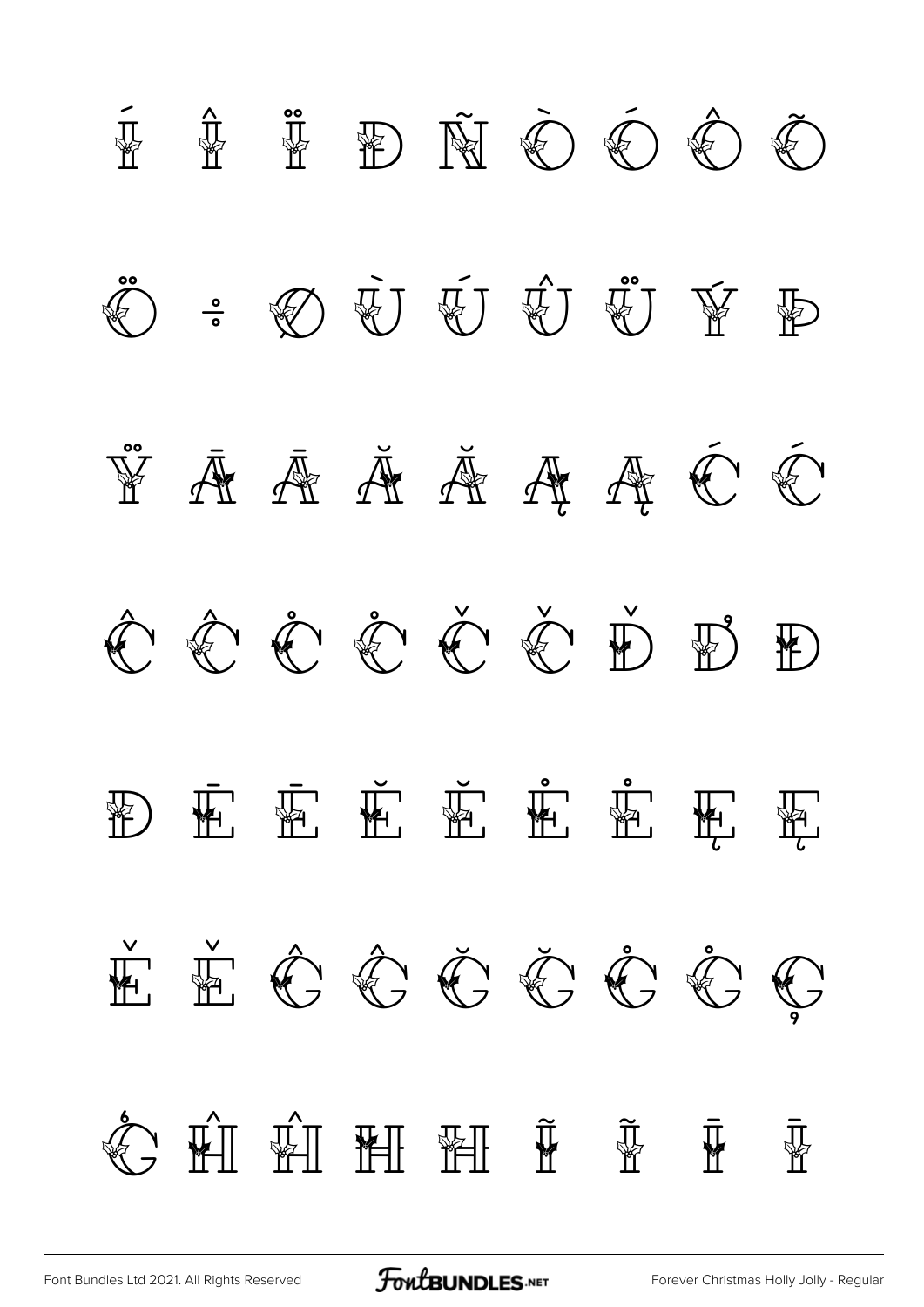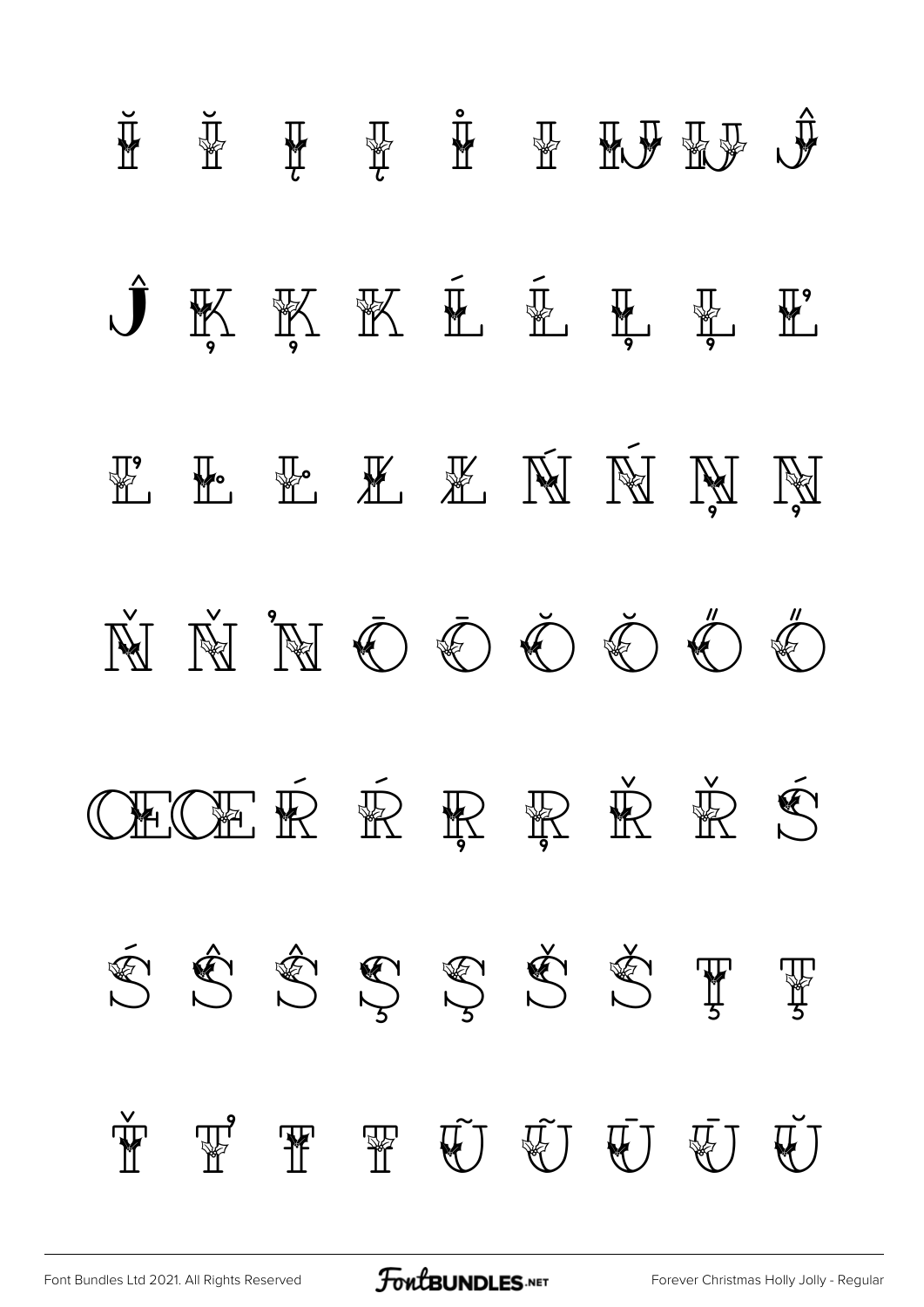

[Font Bundles Ltd 2021. All Rights Reserved](https://fontbundles.net/) **FoutBUNDLES.NET** [Forever Christmas Holly Jolly - Regular](https://fontbundles.net/)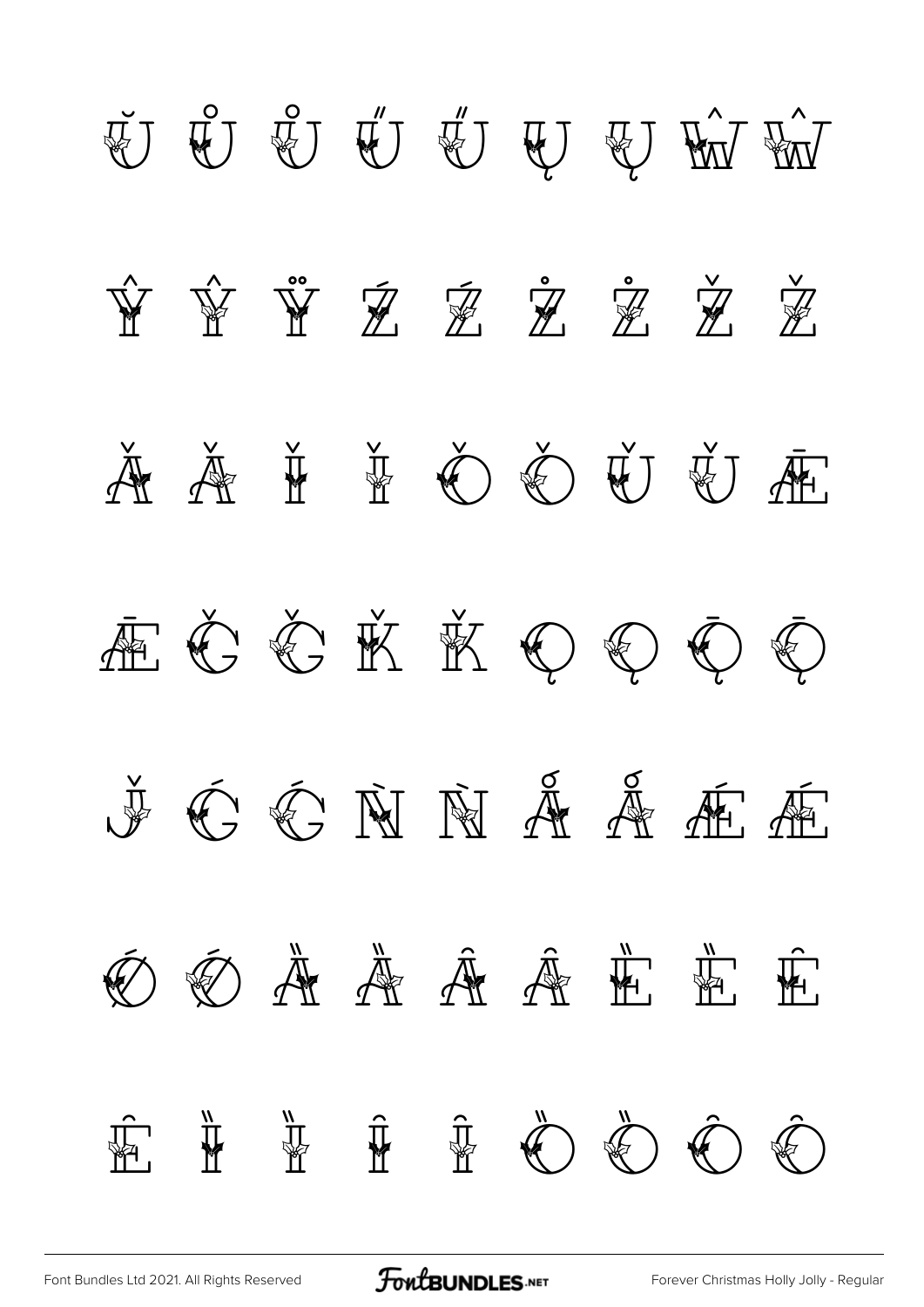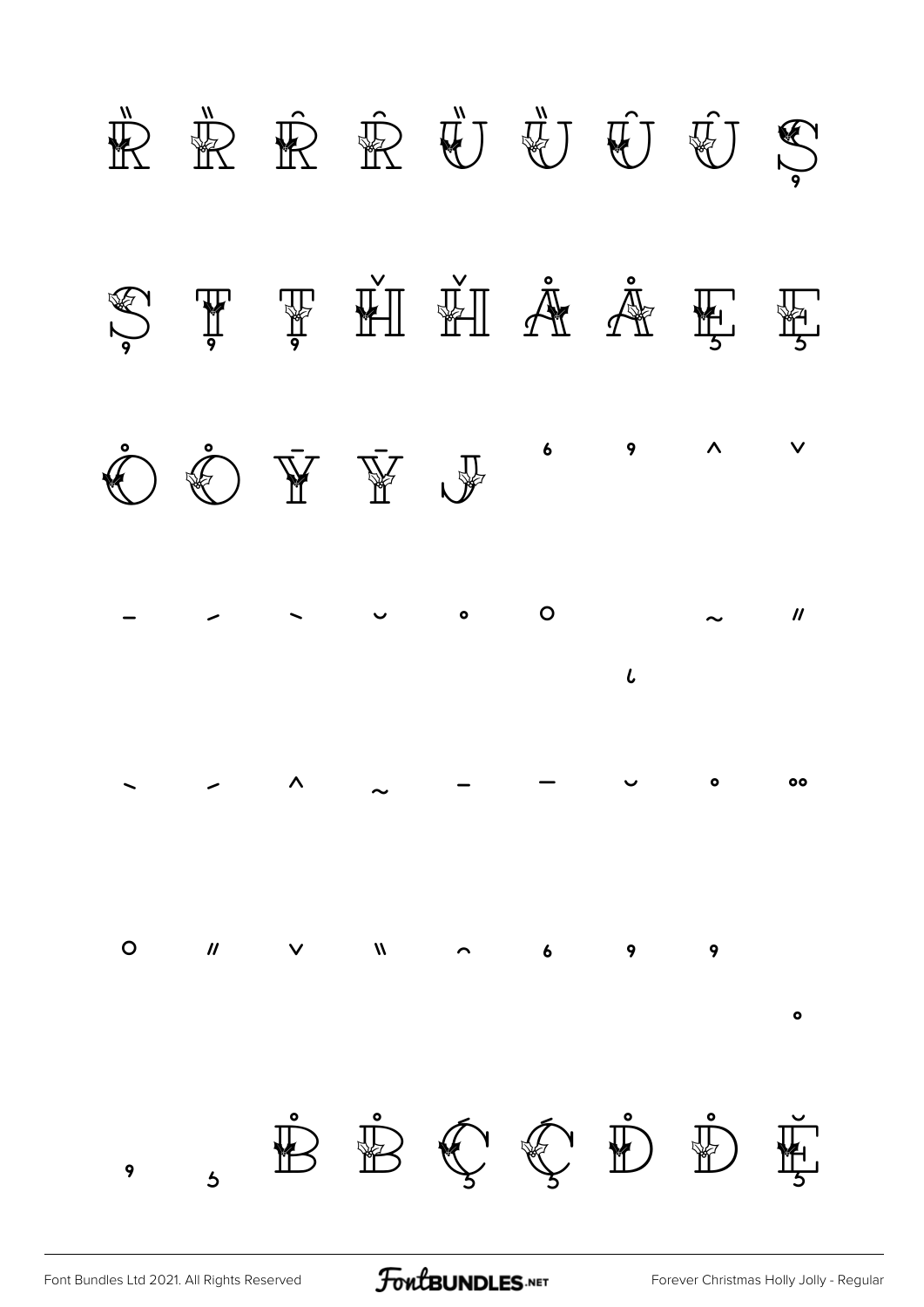